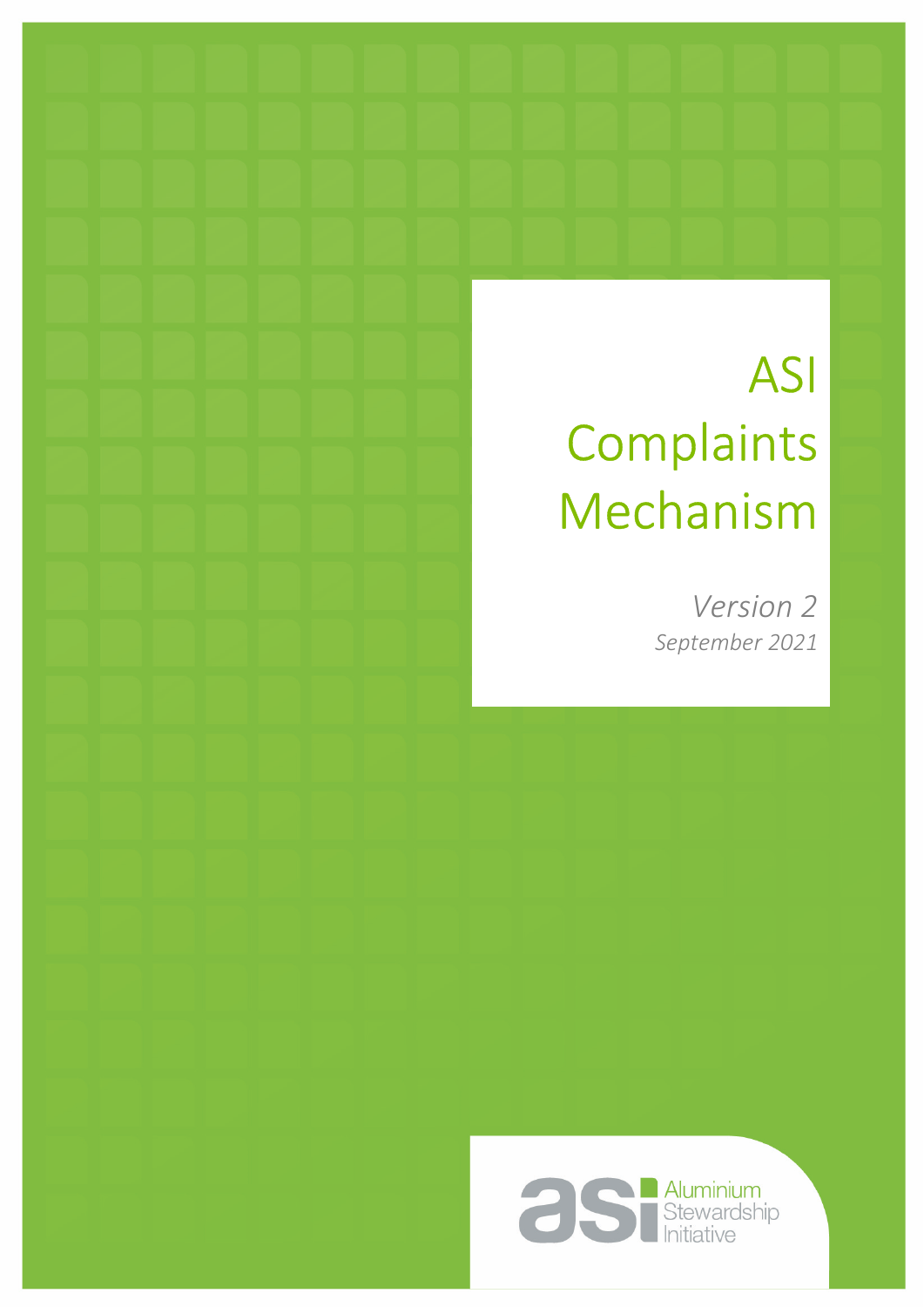

#### **Contents**

| 1.  |  |
|-----|--|
| 2.  |  |
| 3.  |  |
| 4.  |  |
| 5.  |  |
| 6.  |  |
| 7.  |  |
| 8.  |  |
| 9.  |  |
| 10. |  |
| 11. |  |
| 12. |  |
| 13. |  |
|     |  |

#### General Enquiries

The Aluminium Stewardship Initiative (ASI) welcomes questions and feedback on this document. Email: [info@aluminium-stewardship.org](mailto:info@aluminium-stewardship.org)  Telephone: +61 3 9857 8008 Mail: PO Box 4061, Balwyn East, VIC 3103, AUSTRALIA Website: [www.aluminium-stewardship.org](http://www.aluminium-stewardship.org/)

#### Disclaimer

The ASI Complaints Mechanism does not intend to, nor does it, replace, contravene or otherwise alter the requirements of the ASI Constitution or any applicable national, state or local government laws, regulations or other requirements regarding the matters included herein. This document gives general guidance only and should be not be regarded as a complete and authoritative statement on the subject matter contained herein. The ASI Complaints Mechanism will be updated from time to time, and the version posted on the ASI website supersedes all other earlier versions.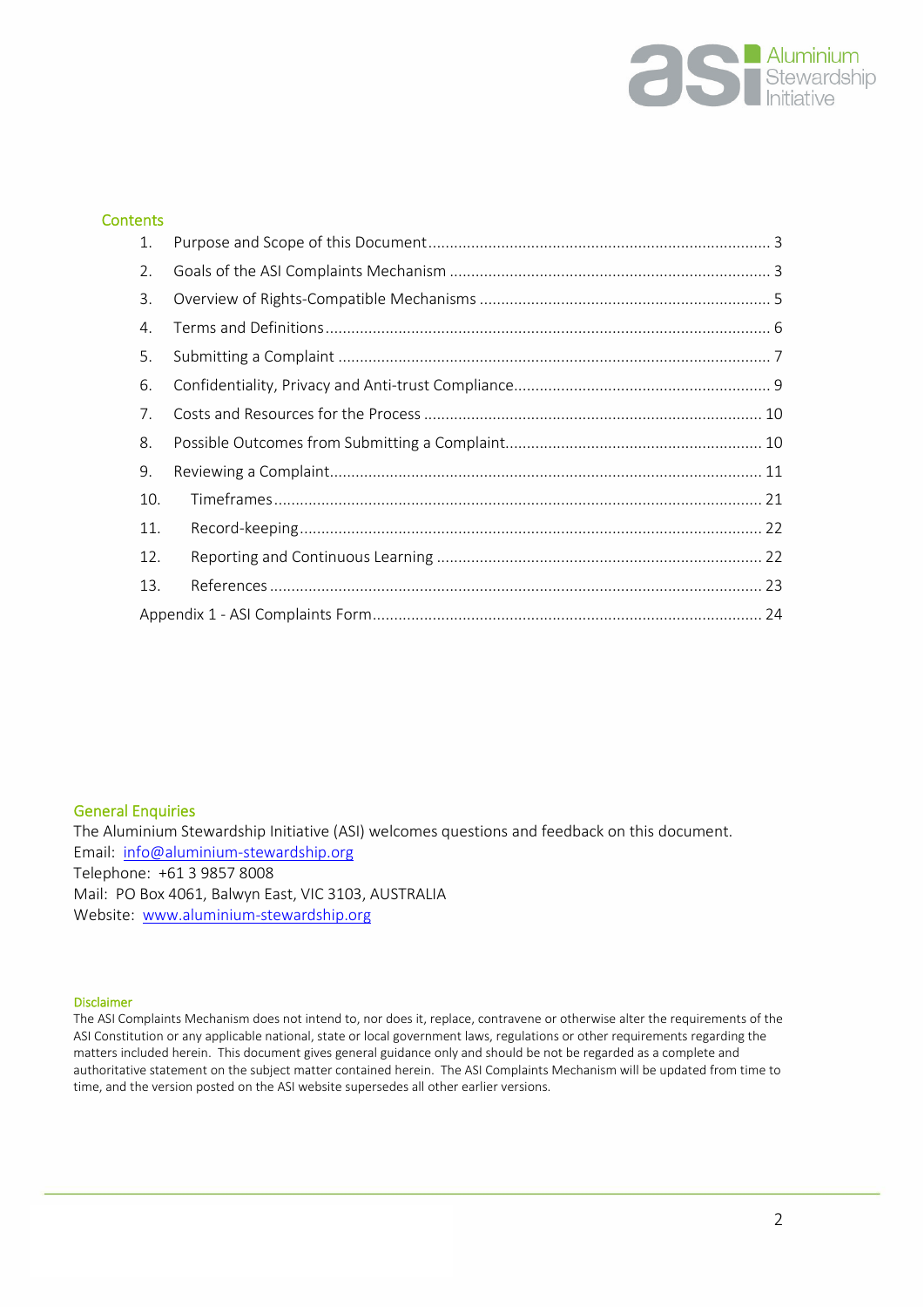

#### <span id="page-2-0"></span>1. Purpose and Scope of this Document

The Aluminium Stewardship Initiative (ASI) Complaints Mechanism aims to ensure the fair, timely and objective resolution of complaints relating to ASI's standards setting processes, Certification program, auditor conduct and ASI policies and procedures. It serves as an important part of the overall ASI governance model, allowing stakeholders to raise issues of concern and have these responded to, investigated and addressed as appropriate.

This document sets out the principles and procedures of the ASI Complaints Mechanism. The ASI Complaints Mechanism, including all decisions made under it, binds:

- ASI, ASI Members and Board directors by virtue of the ASI Constitution; and
- ASI Accredited Auditing Firms and Auditors, ASI employees, contractors and others by virtue of separate contractual arrangements.

This complaints procedure does not replace or limit access to judicial remedies. The processes outlined are not intended to replace, contravene or otherwise alter the requirements of any applicable international, national, state or local governmental statutes, laws, regulations, ordinances, or other requirements.

### <span id="page-2-1"></span>2. Goals of the ASI Complaints Mechanism

Effective outcomes and access to remedy are a critical goal for the ASI Complaints Mechanism. A rights-based approach (see section 3) not only encourages rights-holders to claim their rights, but also aims to develop an environment and capacity for duty-bearers to meet their obligations.

From the perspective of rights-holders, such as Indigenous Peoples, affected communities, or workers, effective outcomes from raising a concern or Complaint may include one or more of:

| Engagement                                                                                                                                                                                                                                                 | Improvement                                                                                                                                                                                                                                                             | Remedy                                                                                                                                                                                                                                 |
|------------------------------------------------------------------------------------------------------------------------------------------------------------------------------------------------------------------------------------------------------------|-------------------------------------------------------------------------------------------------------------------------------------------------------------------------------------------------------------------------------------------------------------------------|----------------------------------------------------------------------------------------------------------------------------------------------------------------------------------------------------------------------------------------|
| Creating new or improving<br>existing engagement with an<br>organisation (e.g. meetings,<br>dialogue or mediation<br>processes, ongoing<br>consultative structures, etc)<br>Establishing or improving<br>engagement with the ASI<br>Certification process. | Ceasing human rights<br>٠<br>infringements or other non-<br>compliances with ASI<br>Standards<br>Preventing future harm<br>٠<br>through guarantees of non-<br>repetition<br>Improving ASI Standards<br>٠<br>implementation<br>Improving transparency and<br>disclosure. | Counteracting or making<br>٠<br>good any human rights<br>violations or other harms that<br>have occurred (e.g. by<br>apologies, restitution,<br>rehabilitation, financial or<br>non-financial compensation,<br>or punitive sanctions). |

*Table 1 – Examples of effective outcomes for rights-holders* 

ASI recognises that Complaints Mechanisms can have inherent barriers to access. These can relate to reliable internet access, language issues, technical knowledge, gender, literacy, economic constraints, community vulnerabilities, personal circumstances, safety and security, discrimination, potential repercussions, and trust. It is essential that Complainants be protected from retaliation of any kind.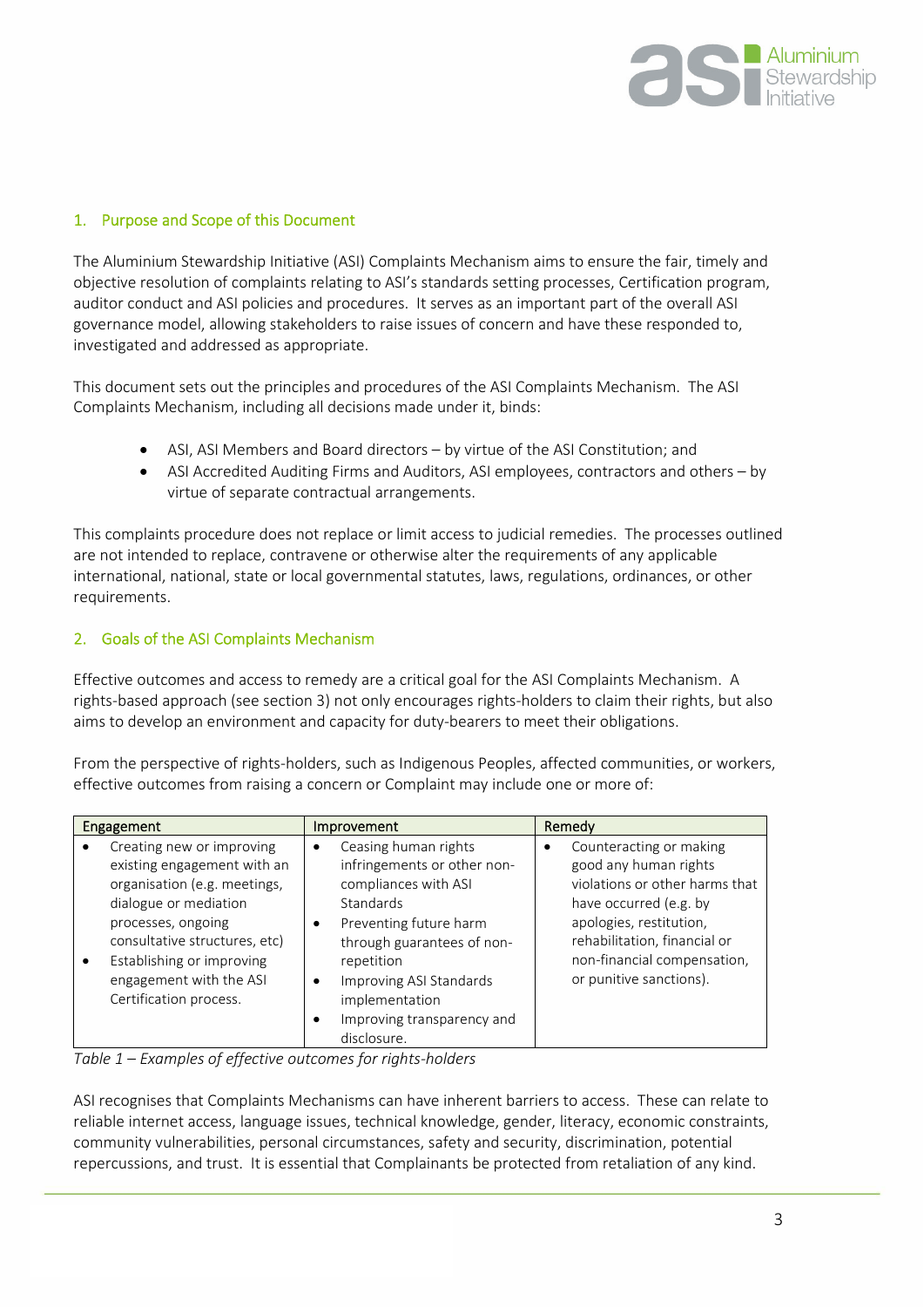

To provide multiple channels of access for a variety of stakeholders to raise a concern, ASI offers the following:

- Informal contact: write to ASI by email ([complaints@aluminium-stewardship.org\)](mailto:complaints@aluminium-stewardship.org) to raise a concern informally or arrange a discussion. This can be done outside of the formal Complaints Mechanism process and does not need to be publicly disclosed. Informal contact can be a first step in dialogue or relationship-building, may result in timely resolution or clarification where the matters are straightforward, or be a pre-step to a formal Complaint.
- Independent hotline: contact an independent web reporting service (EthicsPoint aluminium-stewardship.ethicspoint.com) to raise a whistleblowing complaint, to raise concerns in 5 languages (English, Chinese, French, German and Portuguese), or where anonymity or confidentiality is critical. This may be a first step in requesting dialogue, may result in timely resolution where the matters are straightforward, or be accepted as a formal Complaint.
- Formal Complaint: A formal Complaint can be submitted through EthicsPoint or direct to ASI. Every Complaint formally submitted to ASI will be carefully reviewed and responded to. Complaints that are within scope will follow the processes set out in this document. This can include initiating a dialogue process between the parties or a formal investigation conducted by a Panel.

The informal contact or independent hotline channels also enable stakeholders to identify incidents or emerging risks that could create 'red flags' in supply chains from conflict-affected or high-risk areas<sup>1</sup>. An outcome of this could include ASI advising Members and Auditors directly, or generally via monthly member and auditor updates, of potential risks or issues that can inform due diligence processes under the ASI Performance Standard 9.8.

ASI has one-page summaries of the ASI Complaints Mechanism available in multiple languages at [https://aluminium-stewardship.org/asi-certification/asi-complaints-mechanism/,](https://aluminium-stewardship.org/asi-certification/asi-complaints-mechanism/) which can be printed and shared with stakeholders.

<span id="page-3-0"></span>Achieving effective outcomes is subject to the good faith participation of all parties. A formal complaints system tends to be quasi-adjudicative in nature, but there are limits to the role and power of ASI to resolve disputes. ASI is a voluntary standard program. If an ASI Member chooses to leave ASI rather than engage, improve or provide remedy through a complaints process, ASI loses the power and jurisdiction to oversee outcomes that may improve the situation. While this may be seen to increase the integrity of the ASI program, it may mean there is no remedy for the rights-holder. ASI recognises this has been an issue in other standards programs and can create challenges to the goal of contributing to effective outcomes. ASI urges all parties to participate in the Complaints Mechanism and associated processes in good faith and strive for practical, positive and effective engagement, improvements and outcomes.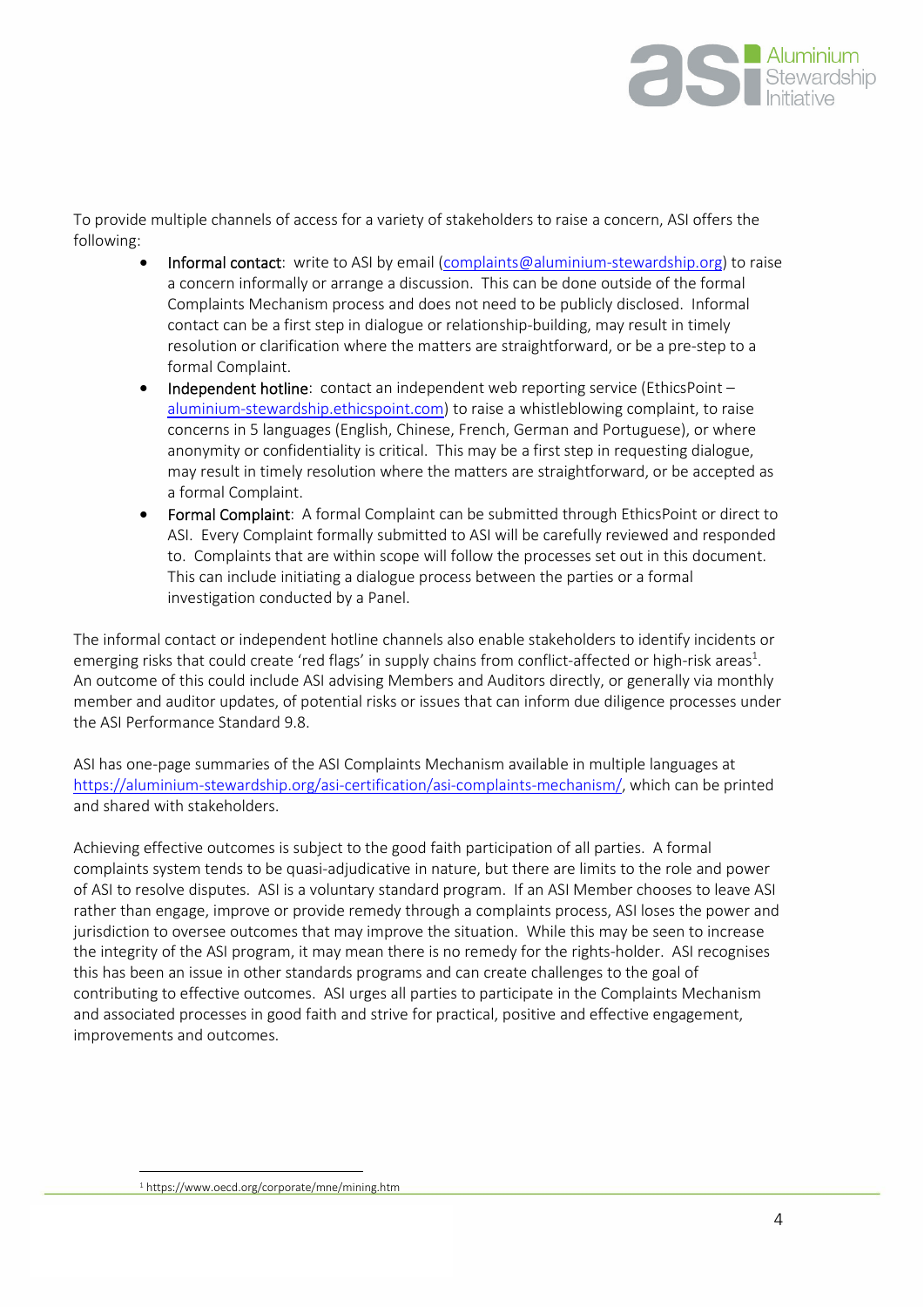

#### <span id="page-4-0"></span>3. Overview of Rights-Compatible Mechanisms

A rights-compatible grievance or complaints mechanism integrates human rights norms into its processes and is based on principles of non-discrimination, equity, accountability, empowerment and participation. Effective mechanisms offer a channel for those individuals or groups impacted by a company's activities to raise concerns early, openly, on an informed basis, with due protection and in an atmosphere of respect (Harvard University, 2008, UN Guiding Principles on Business and Human Rights, 2011).

Table 2 sets out principles and guidance points for designing effective rights-compatible mechanisms. These principles and guidance points form the foundation for the ASI Complaints Mechanism.

| Principles:                               | <b>Guidance Points</b>                                                      |
|-------------------------------------------|-----------------------------------------------------------------------------|
| Mechanisms should be                      |                                                                             |
| Legitimate and trusted<br>1.              | Create an oversight stakeholder body<br>$\bullet$                           |
|                                           | Provide for transparent funding of expert resources<br>$\bullet$            |
|                                           | Avoid undermining legal mechanisms<br>$\bullet$                             |
| Publicised and accessible<br>2.           | Provide ease of access for complainants<br>$\bullet$                        |
|                                           | Publicise the mechanism and its supporting resources<br>$\bullet$           |
|                                           | Carefully identify parties to the complaint<br>$\bullet$                    |
| 3.<br>Transparent                         | Communicate transparently about the process as it advances<br>$\bullet$     |
|                                           | Allow protection of a complainant's identity where requested                |
|                                           | Record and be open about outcomes<br>$\bullet$                              |
| Based on engagement and<br>4.             | Encourage direct, informed and constructive engagement<br>$\bullet$         |
| dialogues                                 | Establish dialogue wherever possible<br>$\bullet$                           |
|                                           | Agree a timeframe in which dialogue takes precedence                        |
|                                           | Be open in the search for resolution<br>$\bullet$                           |
| Predictable in terms of<br>5 <sub>1</sub> | Give overall responsibility to a member of senior management<br>$\bullet$   |
| process                                   | Keep complainants informed<br>$\bullet$                                     |
|                                           | Treat every complaint seriously and in a timely manner                      |
|                                           | Agree on provisions for implementing agreed outcomes<br>$\bullet$           |
| Fair and empowering<br>6.                 | Build partners for solutions<br>$\bullet$                                   |
|                                           | Have access to neutral human rights expertise (and provide the<br>$\bullet$ |
|                                           | complainants with the same if necessary)                                    |
|                                           | Treat every complainant with respect<br>$\bullet$                           |
|                                           | Ensure sensitivity in logistical arrangements<br>$\bullet$                  |
| A source of continuous<br>7.              | Agree and monitor key performance indicators<br>$\bullet$                   |
| learning                                  | Integrate lessons learned into the organisation's systems<br>$\bullet$      |
|                                           | Revise the mechanism, as appropriate, in line with experience               |

*Table 2 – Principles and Guidance for Rights-Compatible Mechanisms (Harvard University, 2008, UN Guiding Principles on Business and Human Rights, 2011)*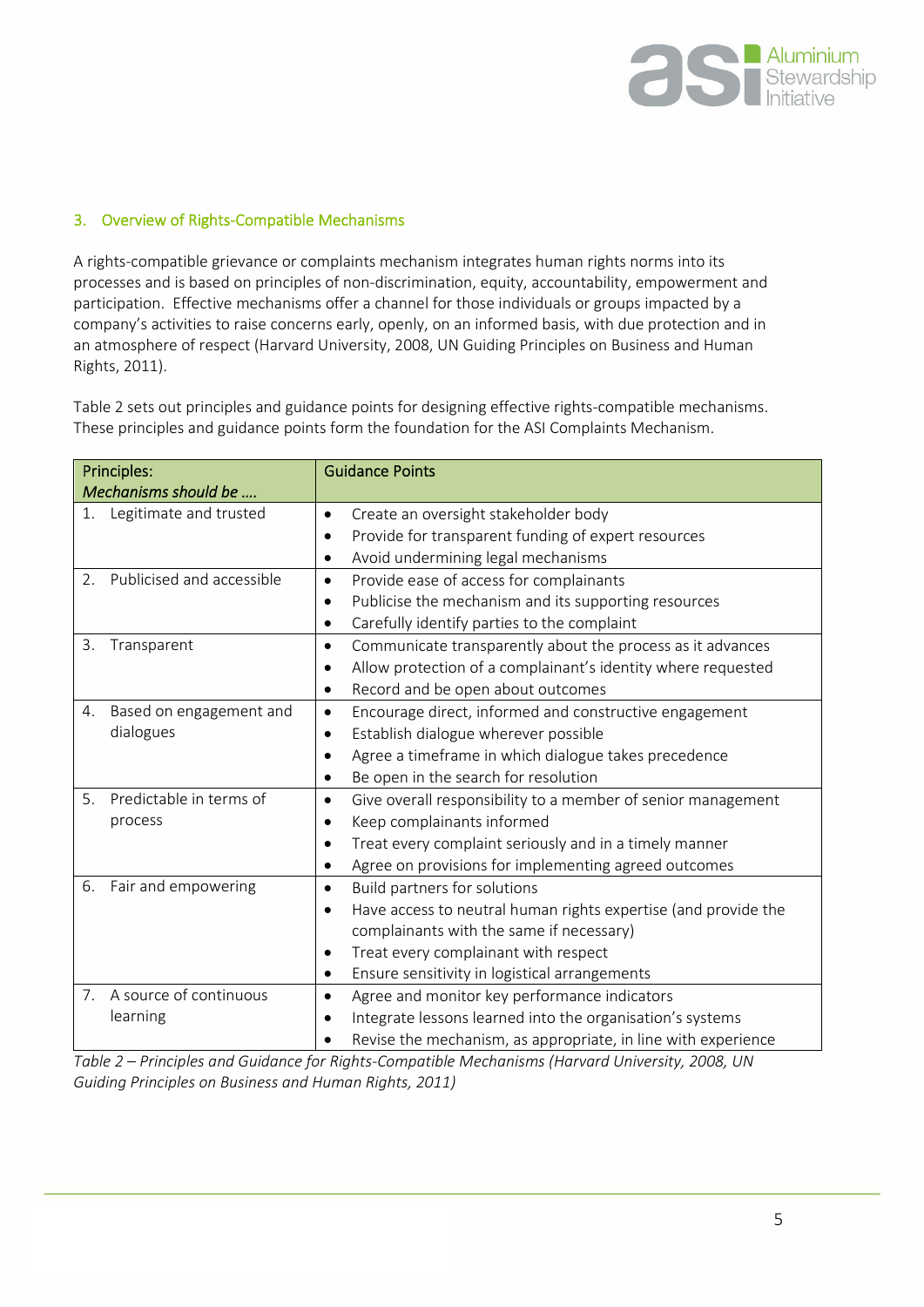

## <span id="page-5-0"></span>4. Terms and Definitions

The definitions in Table 3 below apply to these terms as they are used in this document.

| <b>Term</b>                | Definition                                                                        |
|----------------------------|-----------------------------------------------------------------------------------|
| <b>Accredited Auditing</b> | A Conformity Assessment Body (CAB) meeting ASI's objective selection criteria     |
| Firm                       | and accredited to carry out ASI Audits.                                           |
| <b>Accredited Auditor</b>  | A qualified person individually accredited by ASI who conducts ASI Audits on      |
|                            | behalf of and under the responsibility of an ASI Accredited Auditing Firm.        |
| Appeal                     | A formal procedure commenced by a Complainant in the prescribed form which        |
|                            | seeks to challenge a prior determination by ASI of a Complaint.                   |
| Certification              | An attestation issued by ASI, based on the results of an ASI Audit by an ASI      |
|                            | Accredited Auditing Firm, that the required level of Conformance has been         |
|                            | achieved against the applicable ASI Standard and for the documented               |
|                            | Certification Scope.                                                              |
|                            |                                                                                   |
| Complaint                  | A formal allegation or expression of dissatisfaction made by a Complainant to ASI |
|                            | in the prescribed form relating to one or more of the following:                  |
|                            | Certification status of a Member;                                                 |
|                            | Accreditation status of an Accredited Auditing Firm or Auditor;<br>$\bullet$      |
|                            | Conduct of Members, Accredited Auditing Firms or Auditors during ASI<br>$\bullet$ |
|                            | audits;                                                                           |
|                            | Conduct of ASI during auditor accreditation;<br>$\bullet$                         |
|                            | Conduct of ASI with regards to its governance and policies;<br>$\bullet$          |
|                            | Conduct of individuals involved in ASI management or governance (e.g.             |
|                            | Board or Committee members);                                                      |
|                            | Whistleblower disclosures;                                                        |
|                            | Any other matter, the resolution of which ASI considers is a matter that ASI      |
|                            | should become involved in.                                                        |
|                            | Appendix 1 to this document sets out some matters that cannot form the basis      |
|                            | of a Complaint because they are outside the scope of the ASI Complaints           |
|                            | Mechanism.                                                                        |
| Complainant                | Any organisation or individual who makes a Complaint and is one of the            |
|                            | following:                                                                        |
|                            | A Member or employee of a Member,                                                 |
|                            | An ASI Auditor or employee of an Auditor                                          |
|                            | A third party which ASI determines has a relevant and legitimate interest in      |
|                            | ASI's activities                                                                  |
|                            | A whistleblower, whether connected to the ASI Secretariat or a third party        |
|                            | engaged in ASI or ASI-related processes.                                          |
| Member                     | An entity or group of entities that is a current member in one of ASI's six       |
|                            | membership classes:                                                               |
|                            | Production and Transformation (eligible for ASI Certification)                    |
|                            | Industrial Users (eligible for ASI Certification)<br>٠                            |
|                            | Civil Society<br>$\bullet$                                                        |
|                            | Downstream Supporters                                                             |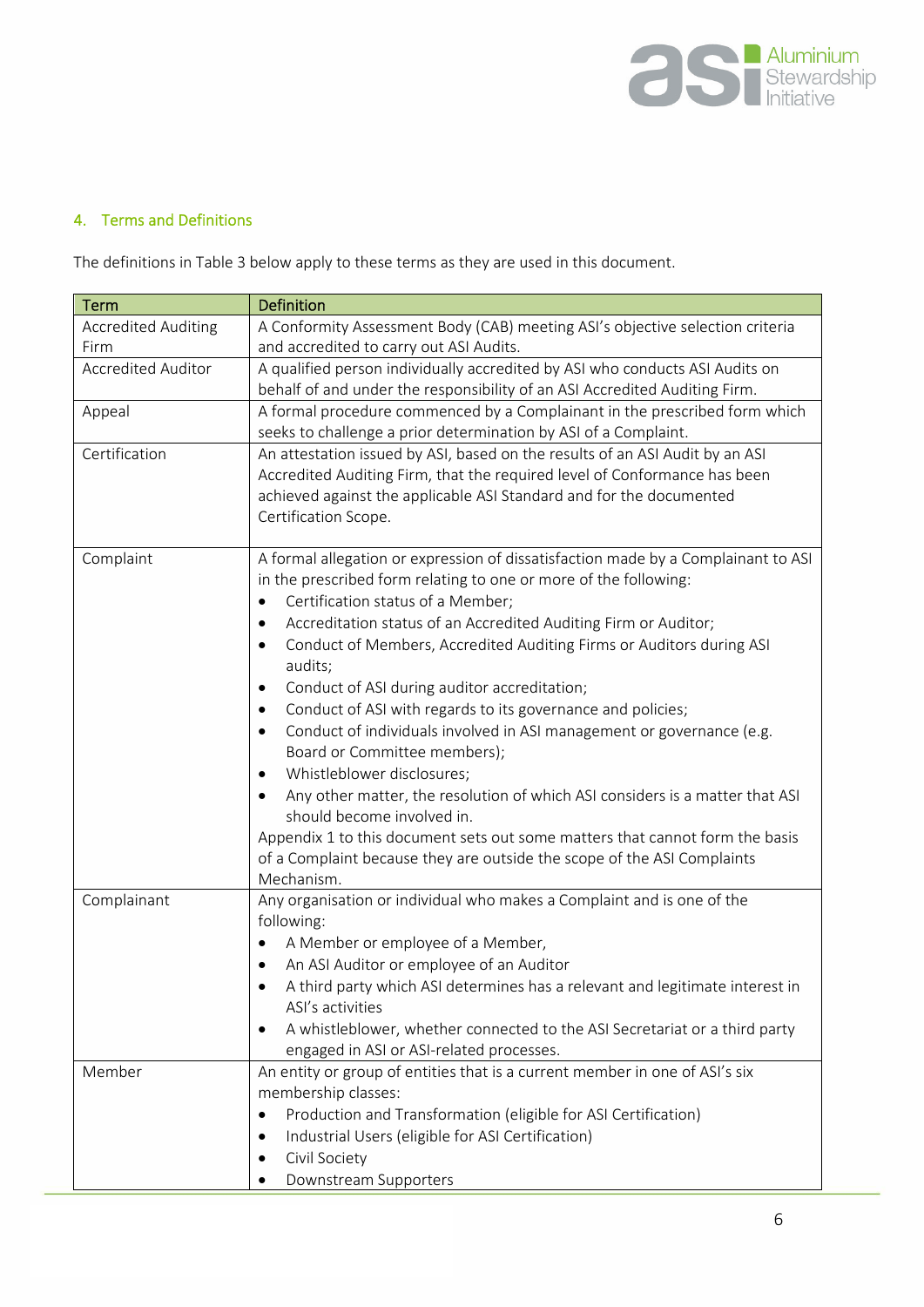

|               | Associations<br>$\bullet$                                                                                                                                                                                                                                                                                                                                                                                                                                                    |  |
|---------------|------------------------------------------------------------------------------------------------------------------------------------------------------------------------------------------------------------------------------------------------------------------------------------------------------------------------------------------------------------------------------------------------------------------------------------------------------------------------------|--|
|               | <b>General Supporters</b>                                                                                                                                                                                                                                                                                                                                                                                                                                                    |  |
| Panel         | Group convened to undertake an investigation under the ASI Complaints<br>Mechanism, and normally comprised of an ASI staff member, a lawyer with no<br>material conflicts of interest, and an independent third party. The Panel will be<br>appointed by and report to the ASI CEO, unless he or she has a material conflict<br>of interest in the matter under investigation, in which case the Panel will report<br>to a nominated member of the ASI Governance Committee. |  |
| Respondent    | Any of:<br><b>ASI</b><br>A Member<br>An ASI Accredited Auditing Firm or Auditor<br>Any other person who is bound by the ASI Complaints Mechanism                                                                                                                                                                                                                                                                                                                             |  |
| Whistleblower | A person who alleges misconduct or an improper state of affairs or<br>circumstances, usually within their own organisation or an organisation they<br>have a direct or indirect relationship to.                                                                                                                                                                                                                                                                             |  |

*Table 3 – Terms and Definitions* 

#### <span id="page-6-0"></span>5. Submitting a Complaint

#### a. Who can complain?

The ASI Complaints Mechanism accepts complaints from organisations or individuals that are:

- A Member, or employee or officer of a Member
- An ASI Auditor, or employee or officer of an Auditor
- A third party who ASI determines has a relevant and sufficient interest in ASI's activities, such as a community group, non-government organisation (NGO), trade union, or Indigenous Peoples' organisation
- A Whistleblower, such as current or former officers, employees, contractors, volunteers, interns, consultants, service providers, suppliers and business partners (or their relatives, dependents or spouses) engaged in or by ASI, or ASI-related processes.

#### b. Prior participation

Prior to formally invoking the ASI Complaints Mechanism by submitting a complaint, complainants are encouraged to make reasonable attempts to resolve their complaint at the lowest, most appropriate level. Where possible, this includes raising the complaint directly with the organisation or person subject to the complaint, and giving them an opportunity to respond and/or rectify the situation. However it is recognised that prior participation may not be possible or appropriate in all circumstances.

Table 4 below gives examples of opportunities for prior participation to try to resolve a complaint directly, prior to invoking the ASI Complaints Mechanism.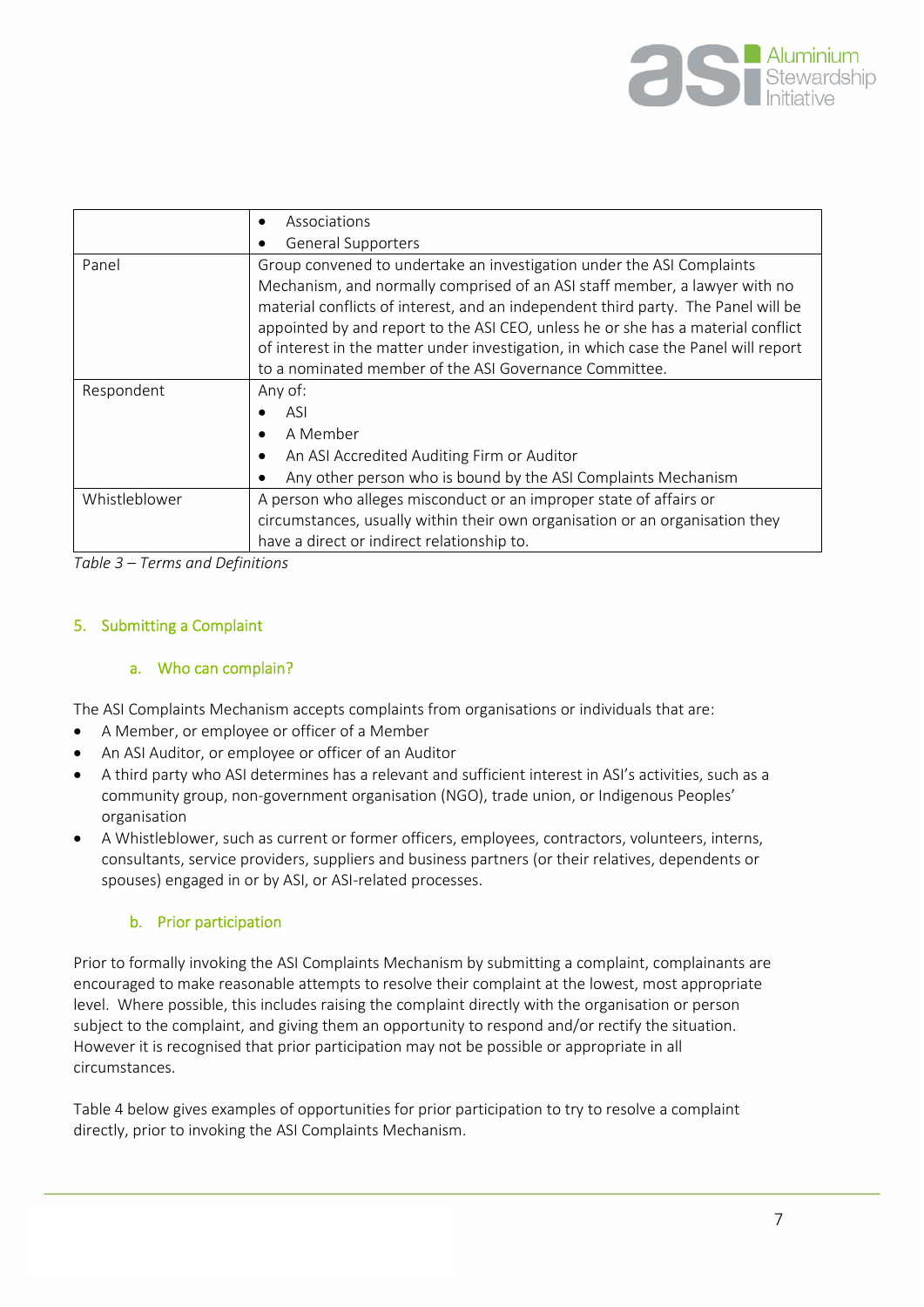

| Topic of complaint - examples                                              | Prior participation options                                                                |
|----------------------------------------------------------------------------|--------------------------------------------------------------------------------------------|
| Conduct of ASI Auditor: for example,<br>alleged poor competence or conduct | Raise complaint with the individual auditor or<br>the audit firm to which they belong. ASI |
| during an audit.                                                           | Auditor firms are required to have formal                                                  |
|                                                                            | internal procedures for dealing with such<br>matters.                                      |
| Conduct of an employee of an ASI                                           | If appropriate, raise incident directly with                                               |
| Member: for example, during an audit,                                      | member organisation first to give opportunity                                              |
| or in general interaction with other                                       | to clarify and/or rectify.                                                                 |
| parties.                                                                   |                                                                                            |
| Certification status of an ASI Member:                                     | If appropriate, raise issue directly with the                                              |
| for example, alleged non-conformance                                       | member first to give opportunity to clarify                                                |
| with applicable standards, or inadequate                                   | and/or rectify.                                                                            |
| attention to required corrective action.                                   |                                                                                            |

*Table 4 – Prior participation options* 

### c. Lodging a complaint

Information on the ASI Complaints Mechanism is available on the ASI website at: https://aluminiumstewardship.org/asi-certification/asi-complaints-mechanism/

There are 3 main channels of access for raising a concern.

### Informal contact

Initial telephone or email enquiries can be made to ASI to seek guidance as to the eligibility, content or process for submitting a Complaint. Enquiries can help identify the relevant parties to a potential Complaint, or discuss avenues for raising them directly as per section (b) above. Such enquiries should be made to:

- Email: complain[ts@aluminium-stewardship.org](mailto:complaints@aluminium-stewardship.org)
- Telephone: +61 3 9857 8008

Concerns can sometimes be solved quickly and informally through this kind of engagement.

#### Independent hotline

Visit the EthicsPoint website on your computer or mobile phone at: aluminium-stewardship.ethicspoint.com



You can use this third-party service for a whistleblowing complaint, to raise concerns in 5 languages (English, Chinese, French, German and Portuguese), or where anonymity or confidentiality is critical. This may be a first step in requesting dialogue, may result in timely resolution where the matters are straightforward, or accepted as a formal Complaint.

### Formal complaint

A formal Complaint can be submitted through EthicsPoint or direct to ASI. An ASI Complaints Form, and guidance for completing it, is included in Appendix 1 to this document. To submit a fully completed ASI Complaints Form with supporting evidence directly to ASI, use one of the following: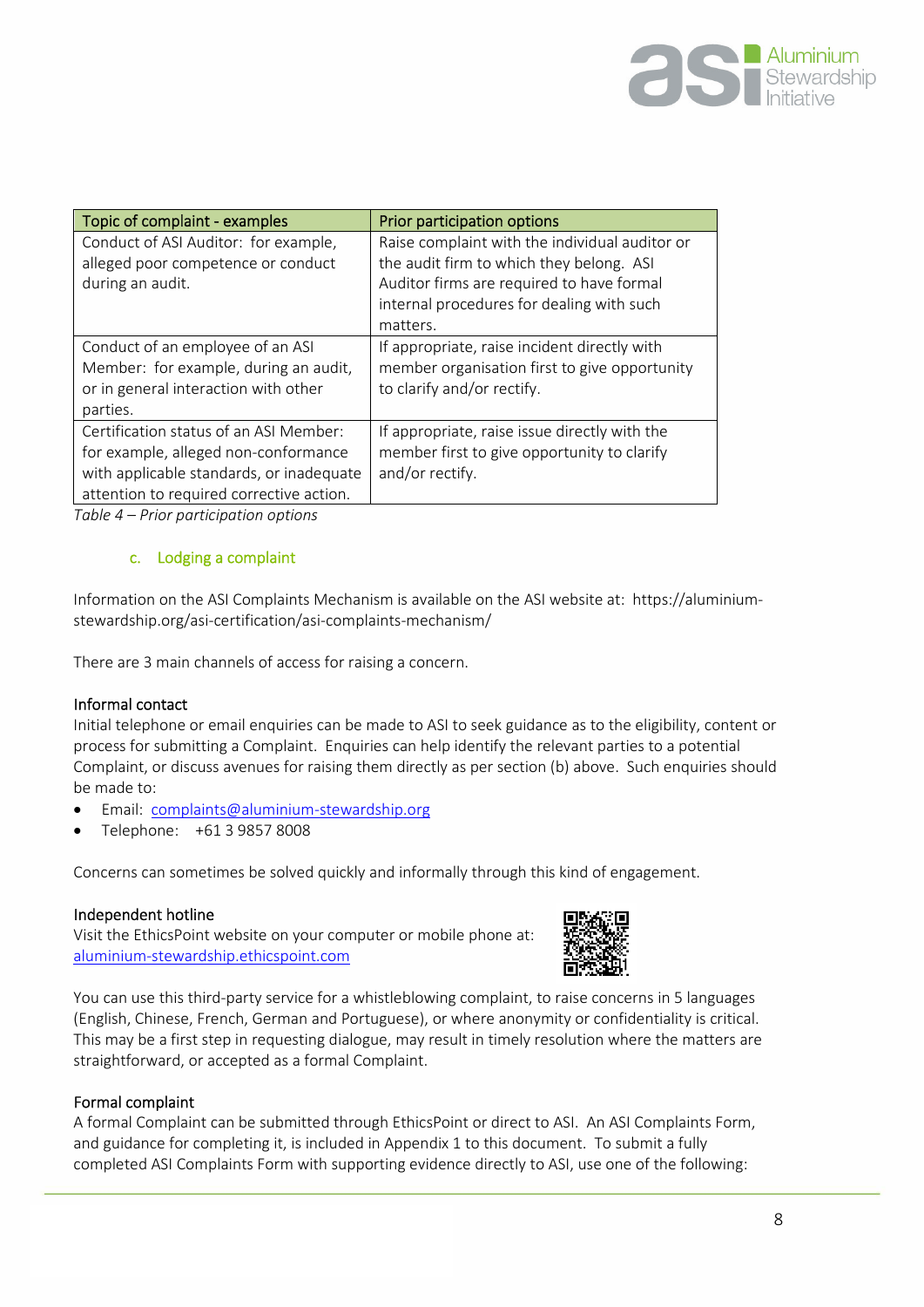

- By email to: complain[ts@aluminium-stewardship.org](mailto:complaints@aluminium-stewardship.org)
- By post to: ASI Complaints Officer, PO Box 4061, Balwyn East, VIC 3103, AUSTRALIA

Receipt of a Complaint will be formally acknowledged to the Complainant by the ASI Complaints Officer.

#### Preparing a formal Complaint:

- To formally invoke the ASI Complaints Mechanism, a Complaint submitted to ASI must be in writing.
- Supporting evidence must accompany a Complaint.
	- o This may include verifiable information, records, observations, personal knowledge, and/or statements of fact which may be qualitative or quantitative.
	- o Copies of any original documents, not the originals, should be submitted.
	- o Complainants acknowledge that Complaints, along with supporting evidence, may be provided by ASI to the Respondent other than where the Complaint involves whistleblowing and the Complainant wishes to remain anonymous, see section 8(c) below.
	- o If a Complainant has special reasons why any material provided should be kept confidential, that material, with reasons for the need for confidence, must be provided to ASI at the time the material is submitted. Complainants acknowledge that if not all material can be provided to a Respondent, this may impact upon the effectiveness of the ASI Complaints Mechanism to deal with the Complaint satisfactorily.
- Complaints submitted to EthicsPoint can be submitted in multiple languages, and will be translated by their internal service.
- Unless otherwise agreed with ASI, Complaints (and supporting evidence) submitted directly to ASI must be submitted in English.
	- o ASI may request Complainants to prepare official translations of documents that are not in English at the Complainant's expense.
- For Complaints involving Indigenous Peoples communities, ASI will discuss with Complainants on a case by case basis how translations support can be provided to them where appropriate. ASI will also seek to establish whether financial and technical support will need to be provided to them by ASI or the Respondent, so they can properly prepare for and participate in the process.

#### <span id="page-8-0"></span>6. Confidentiality, Privacy and Anti-trust Compliance

In the interests of transparency, ASI will publicly report in aggregate on Complaints received and how they were resolved. However in some circumstances, confidentiality about Complaints, Respondents and/or Complainants is necessary. This includes allowing for anonymity in the context of Whistleblower legislation, protecting the identity of individuals in the context of privacy legislation, or normal principles of confidentiality used to support a process of dialogue or mediation that is underway.

The ASI Privacy Policy applies to all of ASI's activities, including the Complaints Mechanism and personal information will managed in accordance with this policy. ASI's Antitrust Compliance Policy is also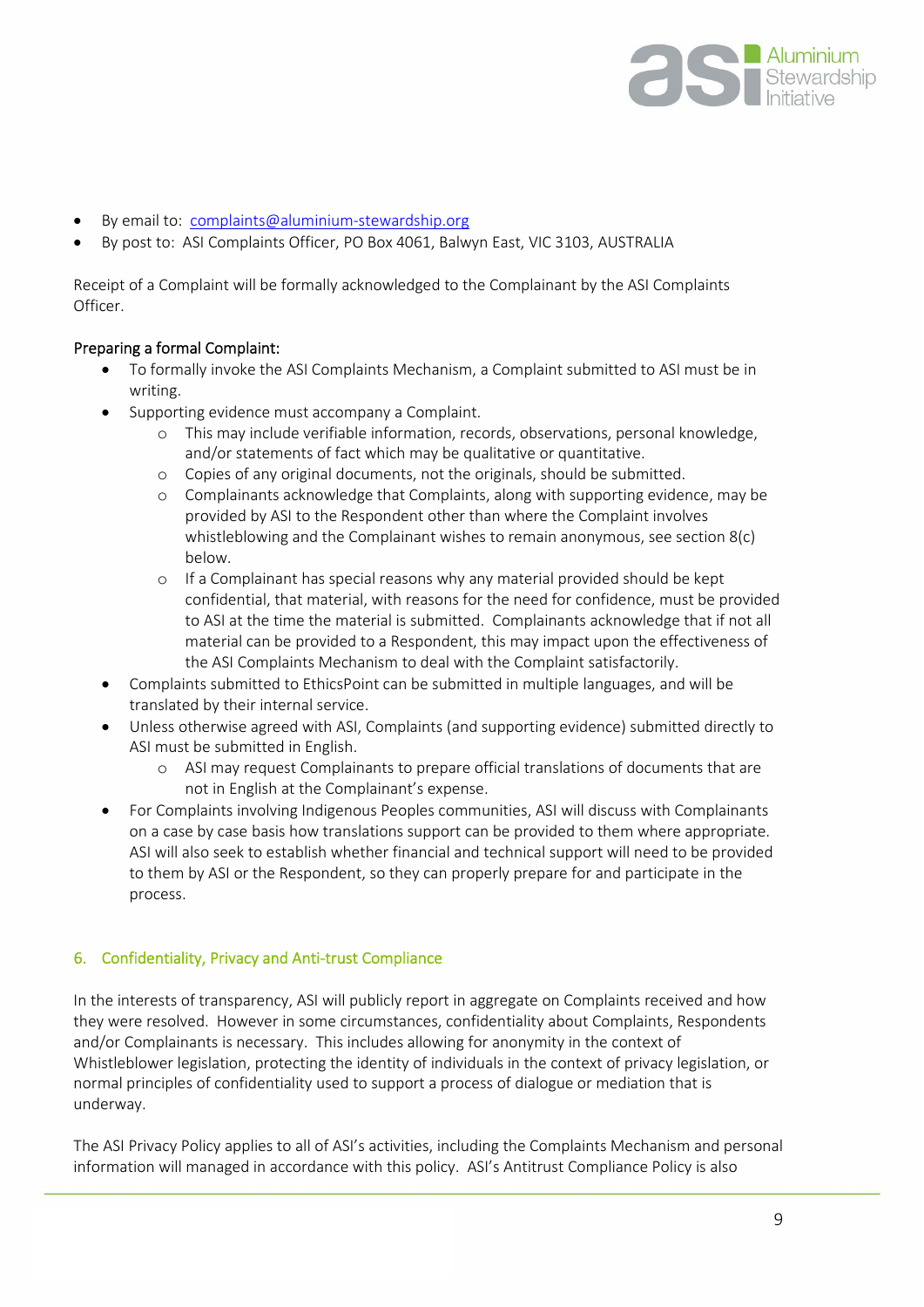

relevant to procedures involving ASI Membe[rs, and both are available at http://alu](http://aluminium-stewardship.org/about-asi/policies/)miniumstewardship.org/about-asi/policies/. ASI is committed to complying with all relevant antitrust and competition laws and regulations.

#### <span id="page-9-0"></span>7. Costs and Resources for the Process

ASI aims to minimise the costs of the complaints process for all parties so as to maximise accessibility. However external costs of a complaints process can include those related to undertaking an investigation process, obtaining independent expertise, or an appeal process through arbitration. While ASI's internal staff costs will be absorbed by ASI, external costs may also arise.

Where external costs are involved as part of the process, the parties to the Complaint will need to agree on the sharing of costs (including where the Complaint is grouped with other similar Complaints under section 7 below). An equal sharing of costs should be the starting point for negotiation, or otherwise at ASI's discretion. Cost issues are overseen by the ASI Governance Committee. If resolution between the parties on sharing of costs is not reached within one month of cost sharing negotiations commencing, the ASI Governance Committee, may, acting reasonably, determine the sharing of costs.

ASI will generally waive the external costs of Complaints or appeals processes for Complainants where:

- The Complaint is raised by Indigenous Peoples organisations
- The Complaint is raised by small civil society groups or affected communities
- The Complaint has been raised by an individual Whistleblower, unless the Complaint is found to be malicious.

ASI's Indigenous Peoples Advisory Forum will also play an advisory role regarding supporting resources for Complaints involving Indigenous communities. The Forum's role will include providing:

- Recommendations for appropriate processes and resources to support Indigenous communities that raise grievances
- Advice on how learning from complaints processes that involve Indigenous peoples should be addressed by ASI.

Subject to the express provisions in this document, ASI may determine, in any manner it thinks fit, any difficulties, anomalies or disputes which may arise in connection with or by reason of the operation of the ASI Complaints Mechanism, whether generally or in relation to any person or matter. A determination made by ASI will be conclusive and binding on all persons to whom the determination relates.

Unless otherwise noted, the ASI Secretariat will generally manage the process and exercise delegations from the ASI Board for administration. The ASI Board will oversee implementation of the Complaints Mechanism and the process of applying sanctions, subject to ASI's Anti Trust Compliance Policy.

### <span id="page-9-1"></span>8. Possible Outcomes from Submitting a Complaint

Every Complaint submitted to ASI will be carefully reviewed and responded to. In general terms, there are a range of possible outcomes of submitting a complaint:

A Complaint may not be within the scope of the ASI Complaints Mechanism; or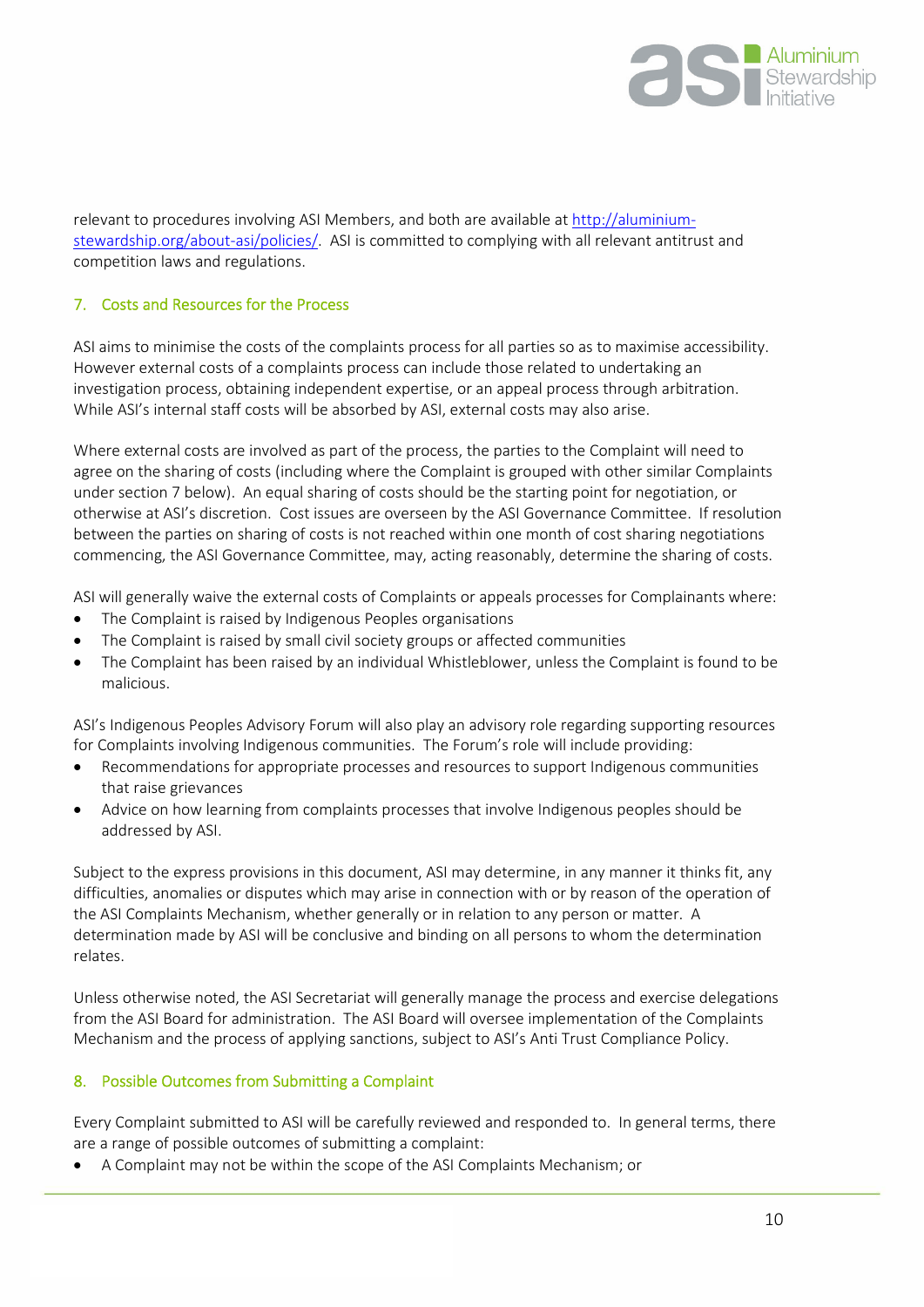

- Where a Complaint is within scope, it follows the procedures outlined in this document which may result in one or more of the following:
	- o The matter may be resolved through dialogue or mediation
	- o The independent Panel may dismiss the Complaint
	- o The matter may be flagged for the next scheduled audit
	- o Corrective action may be undertaken by the Respondent, either voluntarily or as required by a determination made under the complaints process
	- o Disciplinary procedures may be initiated and sanctions may be applied. These can include suspension or loss of ASI Accreditation, ASI Certification and/or ASI Membership.

More information on each of these is set out in section 9. Complainants will always be informed of the outcome of their Complaint under ASI's processes.

#### <span id="page-10-0"></span>9. Reviewing a Complaint

#### a. Overview

The ASI Complaints Mechanism aims to primarily deal with Complaints via a dialogue-based process so as to help resolve and manage disputes. In addition, the ASI Complaints Mechanism should encourage reflection with the concerned parties to identify potential improvements in the activities of Respondents (including ASI) and, ideally, prevent future disputes.

However it is important to note that where Complaints allege or imply criminal liability, these need to be handled through formal police or governmental processes, not through ASI. Furthermore, participating in the ASI Complaints Mechanism does not preclude access to judicial remedies.

In some circumstances, ASI may decide that it is appropriate for ASI to convene a process that would allow Complaints of a similar nature to be grouped and dealt with together. Where there is a parallel complaints, grievance or judicial process in relation to the Complaint, ASI will consider the interrelationship of such processes and the implications for ASI's process. Depending on the situation, this could include putting a process on hold pending outcomes of other processes or investigations, or contributing to the parallel process as well or instead of ASI's. The risks to Complainants themselves will form part of this consideration.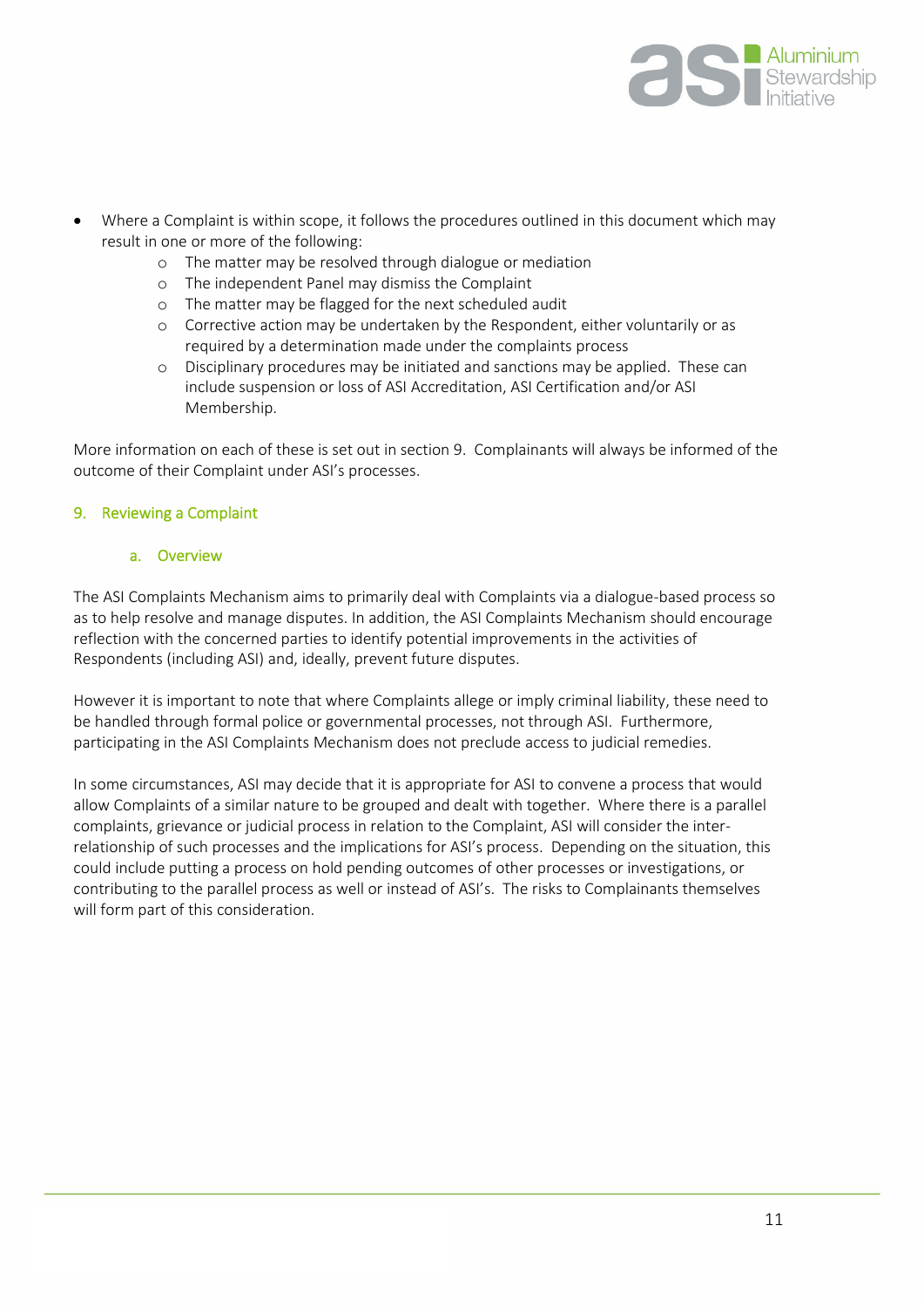

#### b. Complaints Flowchart

The ASI Complaints Mechanism can deal with Complaints via a process of dialogue, and/or via formal investigation and resolution. Below is a flowchart providing an overview of the processes for dealing with Complaints. Each of the numbered boxes is discussed further in the next section.

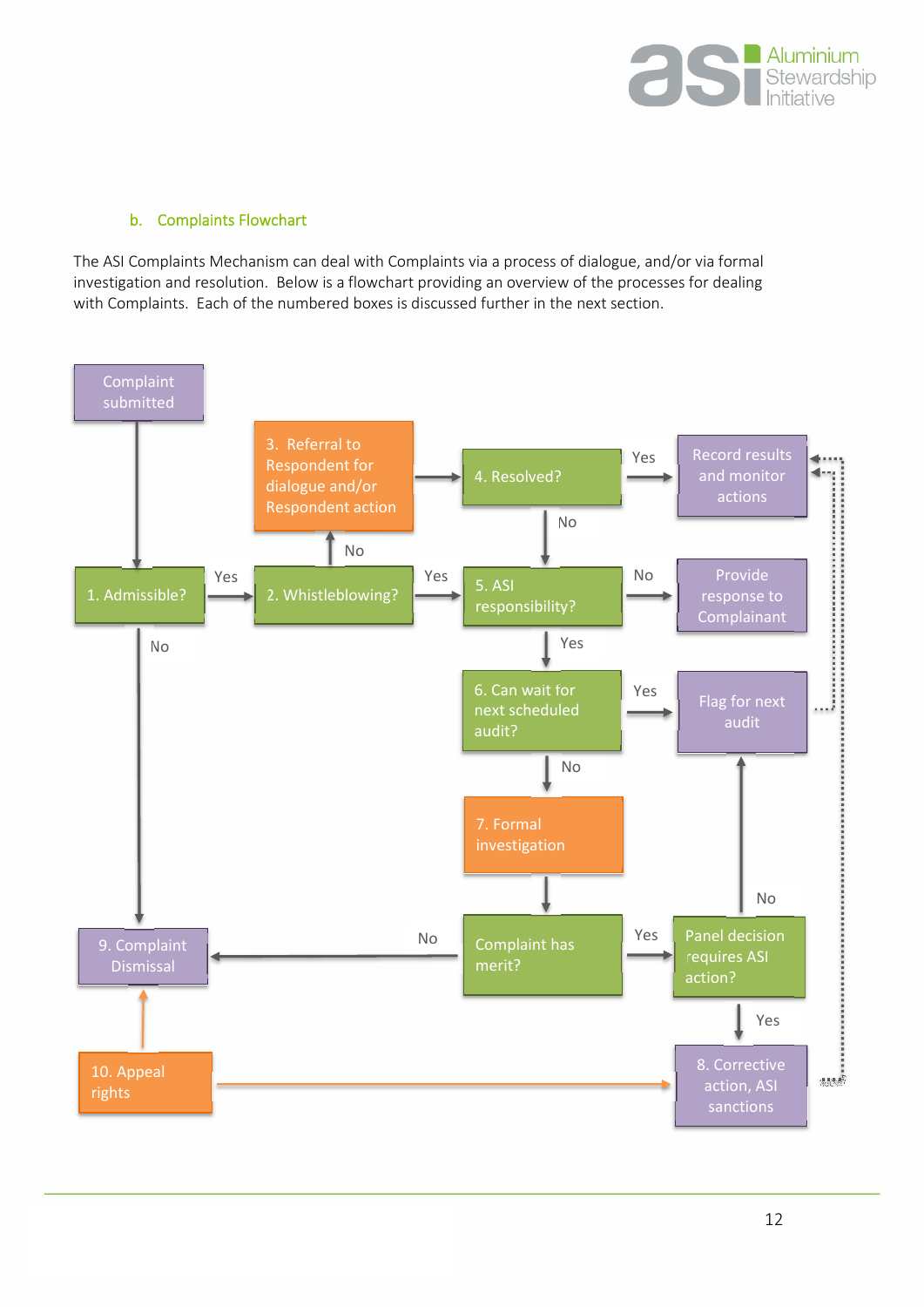

#### c. Explanation of Process Steps

### 1. Admissible?

L

Admissible complaints: A Complaint must fall within the scope of the ASI Complaints Mechanism. The primary focus of the ASI Complaints Mechanism is on the ASI Certification program. Complaint admissibility is determined by ASI on a case by case basis, but the general nature of the complaint must fall within at least one of the following categories:

- Certification status of a Member
- Accreditation status of an Audit Firm or Auditor
- Conduct of Members, Audit Firms or Auditors during an ASI audit
- Conduct of ASI during auditor accreditation
- Conduct of ASI with regards to its governance and/or policies
- Conduct of individual(s) involved in ASI management or governance (e.g. Board or Committee members)
- Whistleblower disclosures
- Any other matter, the resolution of which, ASI considers is a matter that ASI should become involved in.

Specific exclusions: The following types of complaints fall outside the scope of the ASI Complaints Mechanism and are not admissible even if they fall within one of the categories listed above:

- Complaints concerning private disputes that do not explicitly relate to ASI Certification and/or Accreditation status.
- Complaints that are trivial, vexatious or appear to have been generated or are being pursued primarily to gain competitive advantage.
- Complaints that are merely based on hearsay, save for exceptional circumstances.
- Complaints that only recommend changes to ASI's published standards, scope or procedures. Concerns of this nature will be recorded as input to the next scheduled review of the relevant ASI documents.
- Anonymous complaints, unless they relate to a whistleblowing situation.
- Disclosures that relate solely to personal work-related grievances (see next section).

All formal Complaints received by ASI, and their progress and outcomes via the ASI Complaints Mechanism, will be recorded in the ASI Complaints Register.

#### 2. Whistleblowing?

Whistleblowing can help entities identify wrongdoing that may not be uncovered without a safe and secure means for disclosure. Types of wrongdoing can include misconduct (such as fraud, corruption, negligence, default, breach of trust or breach of duty), or an improper state of affairs or circumstances (for example activities that are unlawful, or present a danger to the public or financial system). A Whistleblower should have reasonable grounds to suspect such issues may be occurring.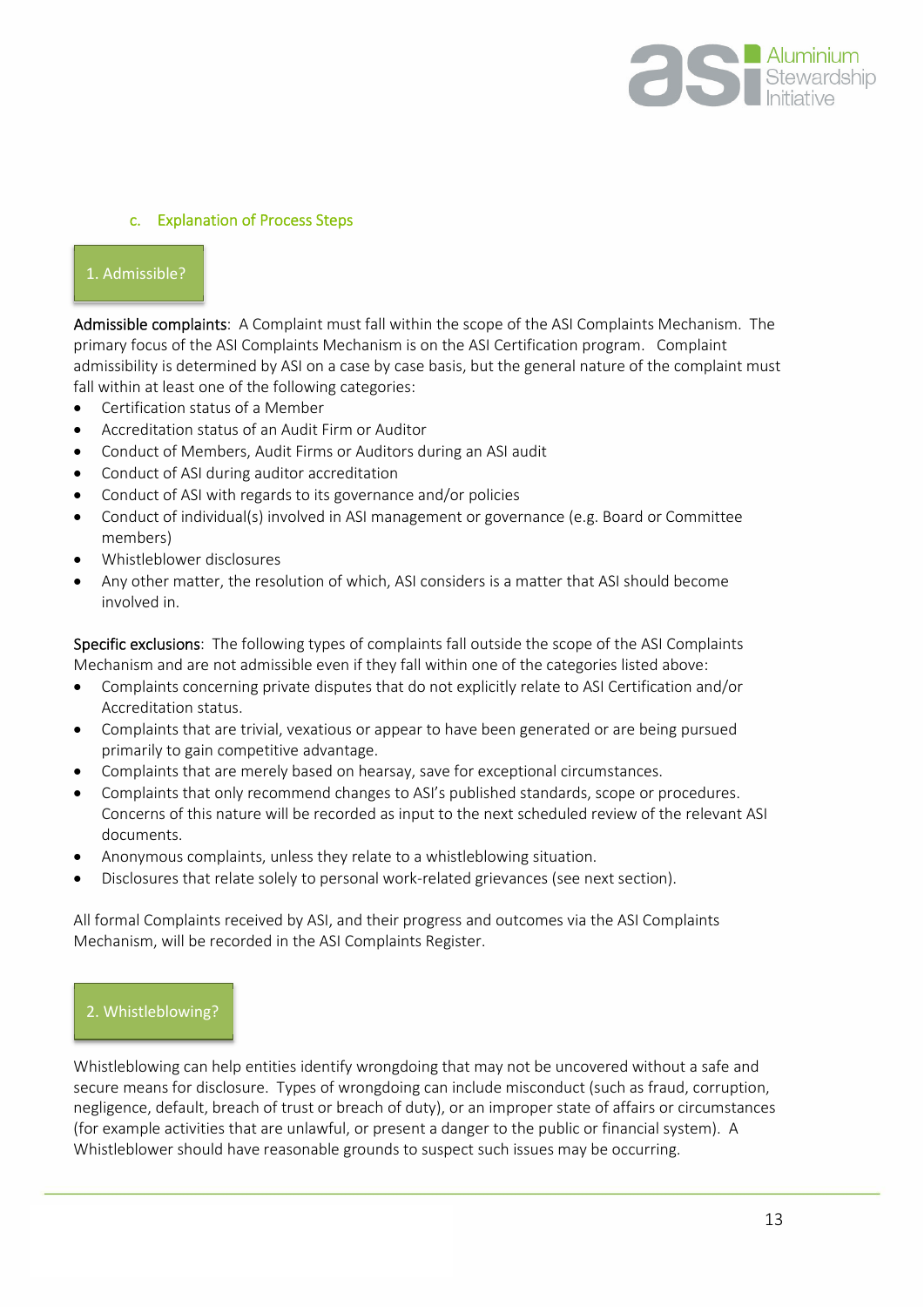

Disclosures that relate solely to personal work-related grievances, and that do not relate to detriment or threat of detriment to the discloser, are not considered whistleblowing and are not covered under ASI's Complaints Mechanism. Examples of personal work-related grievances may include:

- an interpersonal conflict between the discloser and another employee
- a decision that does not involve a breach of workplace laws
- a decision about the engagement, transfer or promotion of the discloser
- a decision about the terms and conditions of engagement of the discloser, or
- a decision to suspend or terminate the engagement of the discloser, or otherwise to discipline the discloser.

The protection of Whistleblowers is an important principle in corporate governance and supporting legislation, including the *Corporations Act* in Australia where ASI is incorporated. ASI seeks to identify and address wrongdoing as early as possible. Whistleblowing allegations will be taken seriously and acted on immediately, with appropriate protections for the discloser in place. ASI's whistleblowing procedures are as set out below.

A Whistleblower can choose to remain anonymous while making a disclosure, over the course of the investigation and after the investigation is finalised. They can refuse to answer questions that they feel could reveal their identity at any time, including during follow-up conversations. However, investigation of the matter may be hampered or incomplete where anonymity is maintained and/or where ASI is not able to contact the Whistleblower (for example, if a disclosure is made anonymously and the discloser has refused to provide, or has not provided, a means of contacting them). It is recommended that a Whistleblower who wishes to remain anonymous should maintain ongoing twoway communication with ASI, to enable follow-up questions or provide feedback.

A Whistleblower may make a Complaint by telephone or email directly to ASI or to its independent hotline. On explaining that they wish to report what they reasonably believe to be misconduct or an improper state of affairs or circumstances, they will be asked if they wish the call or correspondence to be handled anonymously or confidentially. Where the individual making the Complaint identifies themselves, this will be treated in confidence and their identity will not be further disclosed to persons dealing with the Complaint without the Complainant's consent. Where an email or discussion does not disclose or enable determination of the identity of the Whistleblower, it will be assumed that anonymity is sought. A Whistleblower may adopt a pseudonym for the purpose of their disclosure (for example, this may be appropriate in circumstances where the discloser's identity is known to their supervisor).

Practical steps that ASI will take to maintain confidentiality or anonymity of a Whistleblower include:

- redacting all personal information or reference to the discloser
- referring to the discloser in a gender-neutral context
- identifying any aspects of their disclosure that could inadvertently identify them and managing appropriately
- communication and investigation by qualified personnel who understand the confidentiality requirements that apply
- secure record-keeping and information-sharing processes with restricted access.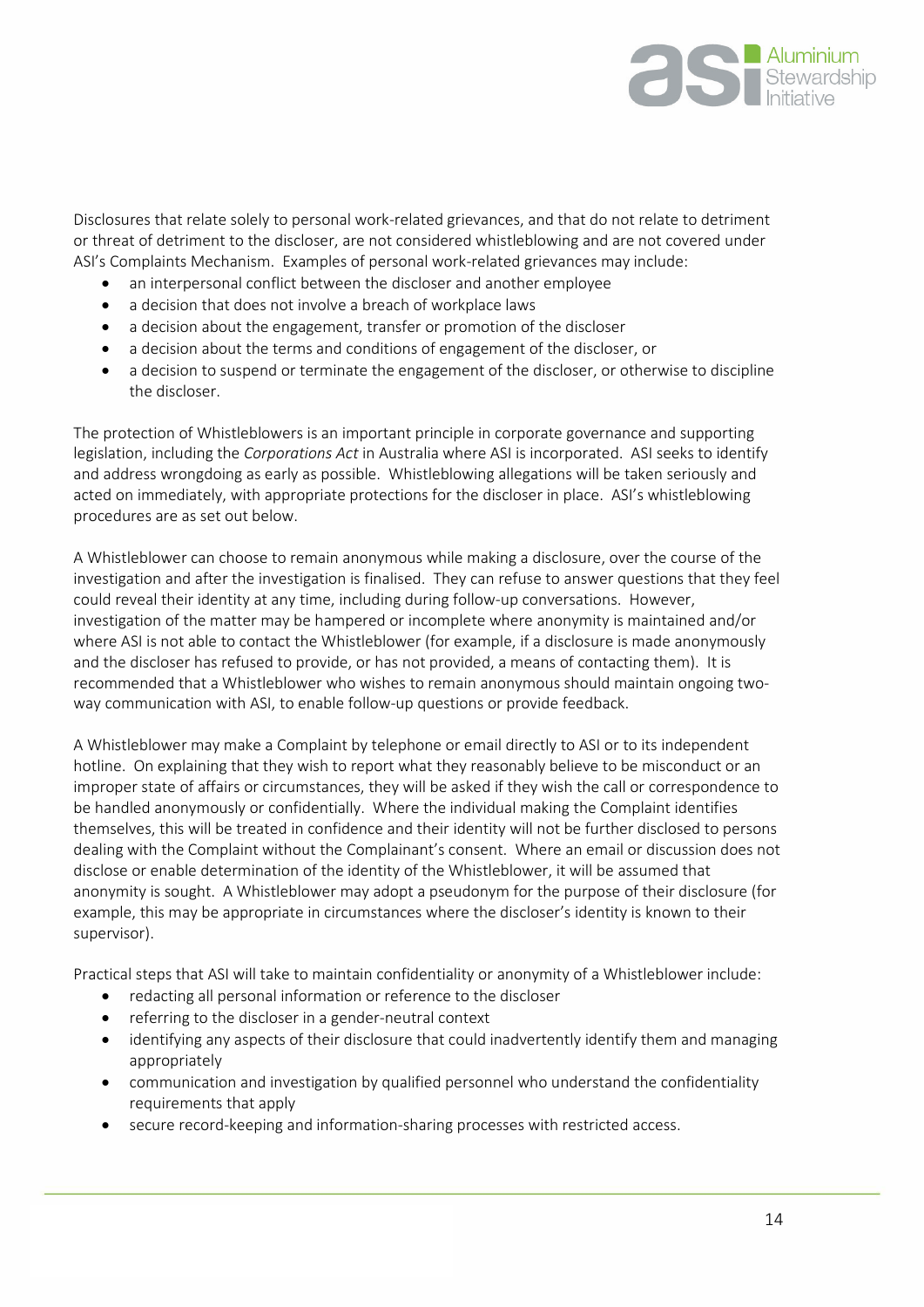

ASI recognises its legal obligations to protect the confidentiality of Whistleblowers. It is illegal for a person to identify a Whistleblower, or disclose information that is likely to lead to their identification (with very limited exceptions under law). A Whistleblower can lodge a complaint with ASI about any breach of confidentiality, or with ASI's regulator (see below) for further investigation.

Whistleblowing Complaints will wherever possible be investigated under Step 7 below. The results of the investigation and any action proposed will be reviewed by the ASI CEO and/or one or more members of the ASI Governance Committee. The Complaint will not be disclosed without the Whistleblower's consent unless it is reasonably necessary for the investigation of the matter; the information does not include the Whisteblower's identity; and all reasonable steps have been taken to reduce the risk that their identity will be identified from the information.

Whistleblowers also have legal protections that protect them, or any other person, from detrimental acts or omissions in relation to a disclosure. ASI will not take any action in retaliation in any way, or otherwise discriminate, threaten or cause detriment against any Whistleblower who lawfully provides information in relation to a Complaint. To protect Whistleblowers from detriment, ASI may implement one or more of the following:

- assess the risk of detriment against a Whistleblower
- identify support services (including counselling or other professional or legal services) that are available to the Whistleblower
- identify strategies to help a Whistleblower minimise and manage stress, time or performance impacts, or other challenges resulting from the disclosure or its investigation
- interventions for protecting a Whistleblower if detriment has already occurred.

A Whistleblower can seek compensation and other remedies through the courts if they suffer loss, damage or injury because of a disclosure, and if ASI failed to take reasonable precautions and exercise due diligence to prevent the detrimental conduct. A Whistleblower is protected from civil, criminal and administrative liability in relation to their disclosure, however these protections do not grant immunity for any misconduct a Whistleblower has engaged in that is revealed in their disclosure. Whistleblowers are encouraged to seek independent legal advice.

Some matters may be reportable to the Australian Securities and Investment Commission (ASIC) and qualifies for protection under the *Corporations Act*. These do not require a prior disclosure to ASI. More information is available at:

https://a[sic.gov.au/about-asic/as](https://asic.gov.au/about-asic/asic-investigations-and-enforcement/whistleblowing/how-asic-handles-whistleblower-reports/)ic-investigations-and-enforcement/whistleblowing/how-asic-handleswhistleblower-reports/

3. Referral to Respondent for dialogue and/or Respondent action

In most cases, ASI will first forward non-confidential Complaints it receives to the appropriate organisational level of the Respondent (which may include ASI itself). This provides an informal opportunity for dialogue between the parties and/or Resolution by the respondent, with ASI playing a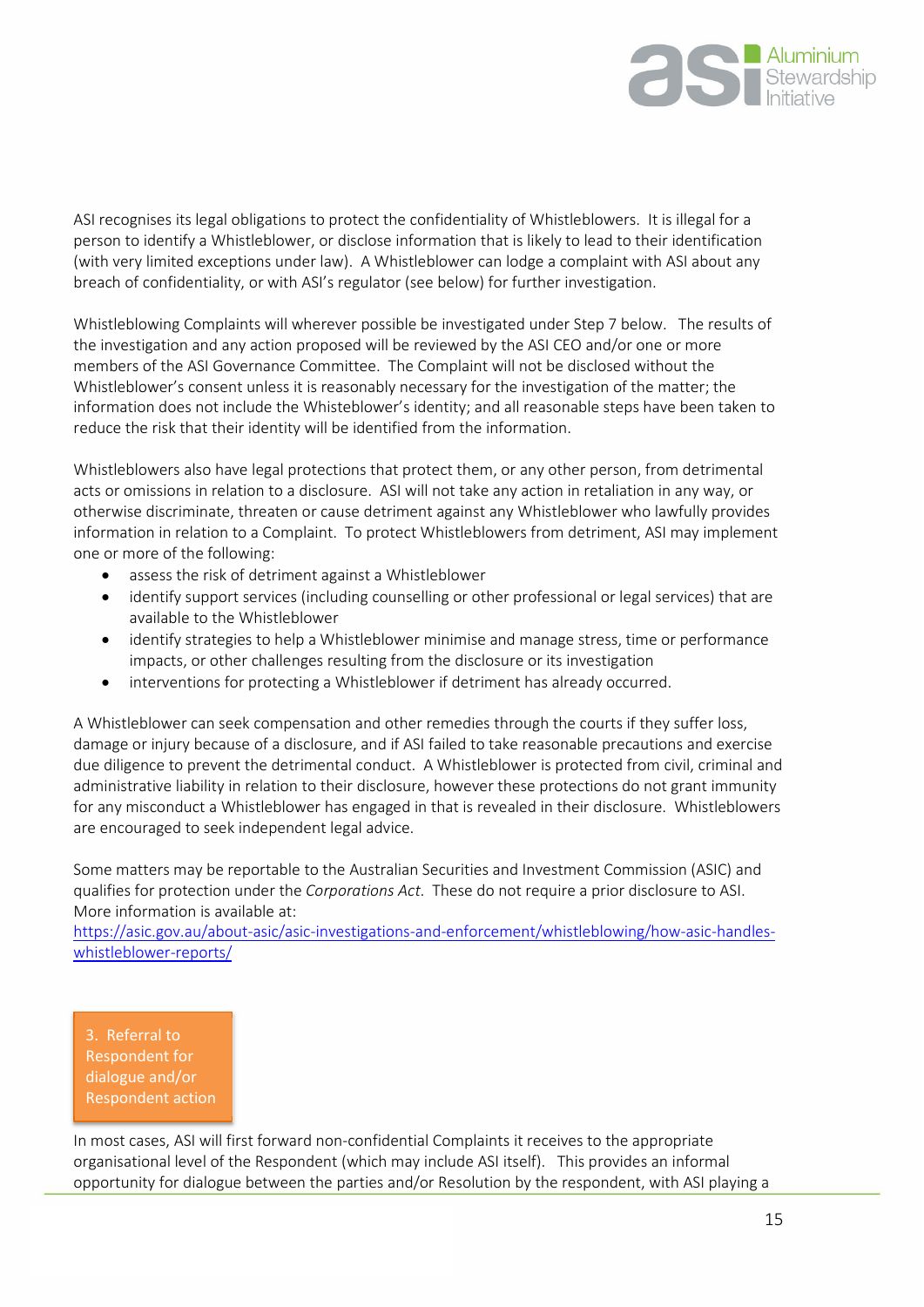

facilitative role if appropriate. Alternative dispute resolution mechanisms can also be employed, where that mechanism and the allocation of any related costs can be agreed between the parties.

The Respondent must provide a written response to ASI in relation to its position on the Complaint, including any preferred resolution proposals the Respondent may have. Where resolution can be achieved through dialogue, the outcomes may include agreements on remedial or corrective action which can both address the matters raised and ideally prevent future issues.

In cases where an Indigenous community is involved in the Complaint, financial and technical support will need to be provided to them by ASI or the Respondent so they can properly prepare for and participate in the process. ASI may also arrange to provide support to other Complainants, such as small civil society groups and affected communities, at its discretion.

Auditors' internal systems, supported by ISO 17021, should serve to address the majority of Complaints about Auditors and audit results, usually without the need for ASI to become actively involved.

If resolution by the Respondent is unsuccessful, ASI will notify the parties of its intention to make a decision on next steps.

#### 4. Resolved?

The Complaint may be resolved through the dialogue process itself, or a resulting agreement reached as to specific responses or outcomes such as remedial or corrective action. Progress of agreed resolutions will be monitored by ASI as appropriate. Templates for corrective action plans in respect of ASI Members' conformance with ASI standards are available in the ASI Assurance Manual.

Complaints that, in the view of ASI, have not been resolved by a process of dialogue and/or Respondent action will be referred back to the ASI Complaints Officer for a determination of whether or not the Complaint is one of ASI responsibility under point 5 below. If the Complaint is determined not to be one of ASI responsibility, this must be communicated to the parties by ASI in writing, and the parties are then free to pursue whatever alternative dispute resolution procedures they see fit.

## 5. ASI responsibility?

ASI may take further action on an unresolved Complaint that in ASI's opinion, may relate to one or more of the following areas of ASI responsibility:

- Auditor Accreditation
- ASI Certification
- ASI Membership
- Whistleblower disclosures that relate to ASI

ASI may also refer an unresolved Complaint that falls outside either of the areas of ASI responsibility noted above back to the parties for further dialogue, facilitated by ASI and/or third parties as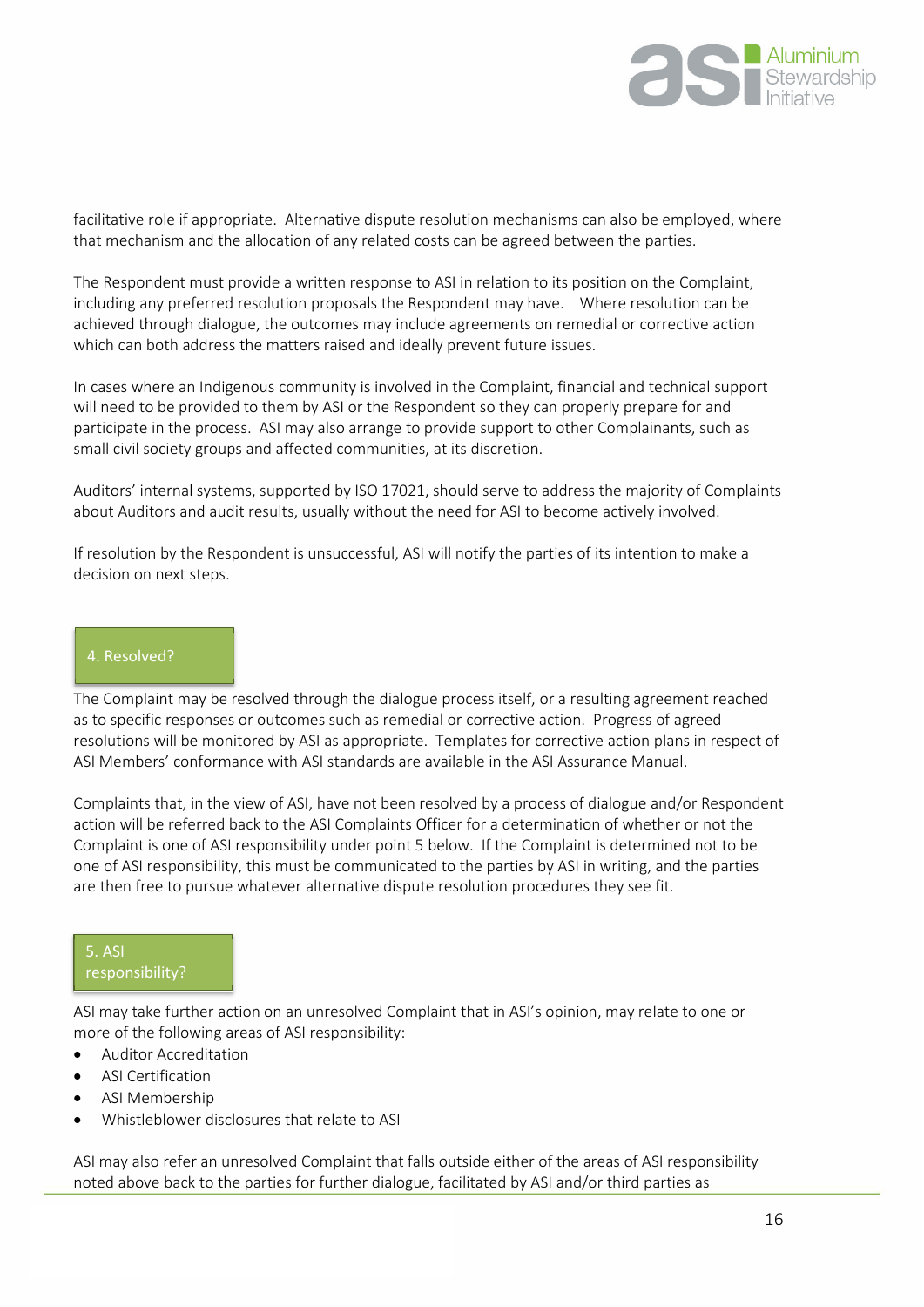

appropriate. If a subsequent cycle of dialogue or action by the Respondent does not, in the view of ASI, resolve the Complaint, the Complaint will be referred back to the ASI Complaints Officer for a determination of whether or not the Complaint is nonetheless one of ASI responsibility. If such a determination is made, ASI may proceed to take further action. If the Complaint is determined not to be one of ASI responsibility, this must be communicated to the parties by ASI in writing, and the parties are then free to pursue whatever alternative dispute resolution procedures they see fit.

The further action that ASI may take where a Complaint is determined to be one of ASI responsibility is to proceed to step 6 in this process.

6. Can wait for next scheduled audit?

The ASI Complaints Mechanism is not intended to function as a surrogate audit.

ASI may determine that some Complaints regarding Certification are to be dealt with by being flagged for the next audit cycle. Examples of Complaints which generally should be dealt with in this manner include:

- Most potential minor or major non-conformances; or
- Matters that can be, or are being, addressed through corrective action by the Respondent.

Where such a determination is made, resolution of the Complaint is a matter for the audit process and no investigation under step 7 will be undertaken.

Despite the foregoing principles, Complaints that will automatically trigger formal investigation under step 7 below are those that in ASI's view do or may relate to:

- Judgments by a court of law, or other legal or administrative regulatory body, determining wilful and deliberate harm on issues relating to the ASI Performance Standard or ASI Chain of Custody (CoC) Standard; or
- Serious violations of human rights, including of workers, communities and/or Indigenous Peoples; or
- Serious environmental, social or cultural impacts caused by negligence or total lack of control to prevent or mitigate the severity of the impacts; or
- Major accident event caused by negligence or total lack of control to prevent or mitigate the severity of the impacts; or
- Fraudulent or potentially fraudulent claims by a Member of Free Prior Informed Consent (FPIC) of Indigenous Peoples; or
- Fraudulent or potentially fraudulent behaviour by Members or Auditors during the Certification process; or
- Deliberate and fraudulent accounting of non-ASI inputs as CoC Material/ASI Aluminium under the Mass Balance System; or
- Serious fraud, bribery or corruption, including links to criminal activity; or
- Fraud or misrepresentation of ASI Certification outcomes;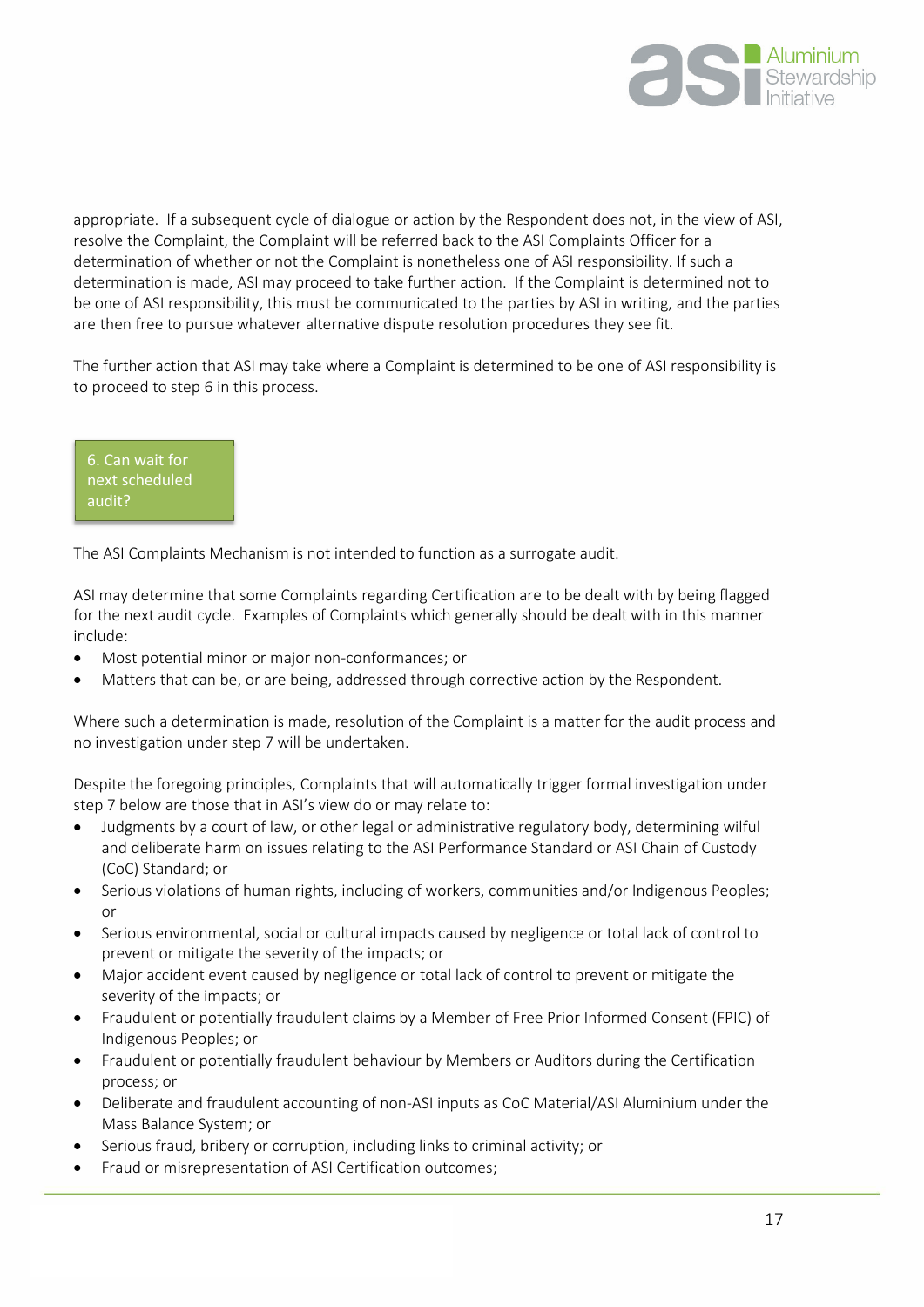

- Other matters that if found to be valid would likely result in Member or Auditor sanctions; or
- Whistleblower disclosures.

These, and all other Complaints that are determined under step 5 above to be of ASI responsibility, will be investigated under step 7.

7. Formal investigation

Formal investigation of Complaints must be conducted with procedural fairness and objectivity and incorporate the following guidelines:

- Respondents must be given adequate notice about the investigation (including details of the Complaint).
- Persons participating in the investigation must declare any personal interest or conflict of interest they may have in the proceedings, whether or not they believe that the interest is material.
- Proceedings must be conducted so they are fair to all the parties.
- Each party to an investigation is entitled to ask questions and contradict the evidence of the opposing party.
- Each party to an investigation is responsible for covering the cost of their involvement in the investigation, except where otherwise determined by ASI.
	- o In the case of Indigenous communities, financial and technical support will be provided to them by ASI or the Respondent so they can properly prepare for and participate in the process.
	- o ASI may also arrange to provide support to other complainants, such as small civil society groups and affected communities, at its discretion.
- Any decision taken shall be unbiased and rendered in good faith.
- All relevant affected parties must cooperate with and comply with any decisions and/or sanctions imposed.

A formal investigation will be conducted under an ad hoc Panel, comprised of an ASI staff member, a lawyer with no material conflicts of interest, and an independent third party.

- The Panel will be appointed by and report to the ASI CEO, unless he or she has a material conflict of interest in the matter under investigation, in which case the Panel will report to a nominated member of the ASI Governance Committee.
- The independent third party would be appointed by agreement between the disputing parties and ASI (with ASI reserving the right of appointing an independent third party where an agreement is not reached within a reasonable time).
- Panels should include female and male members, and be competent to understand any gender or cultural sensitivities that may be associated with a Complaint.
- Non-disclosure agreements, in ASI's standard form, for the participants in the Panel must be used to protect confidentiality.

If the Complaint involves whistleblowing against the conduct of ASI staff, Board directors, Committee members or the organisation as a whole, then the ASI CEO or a member of the ASI Governance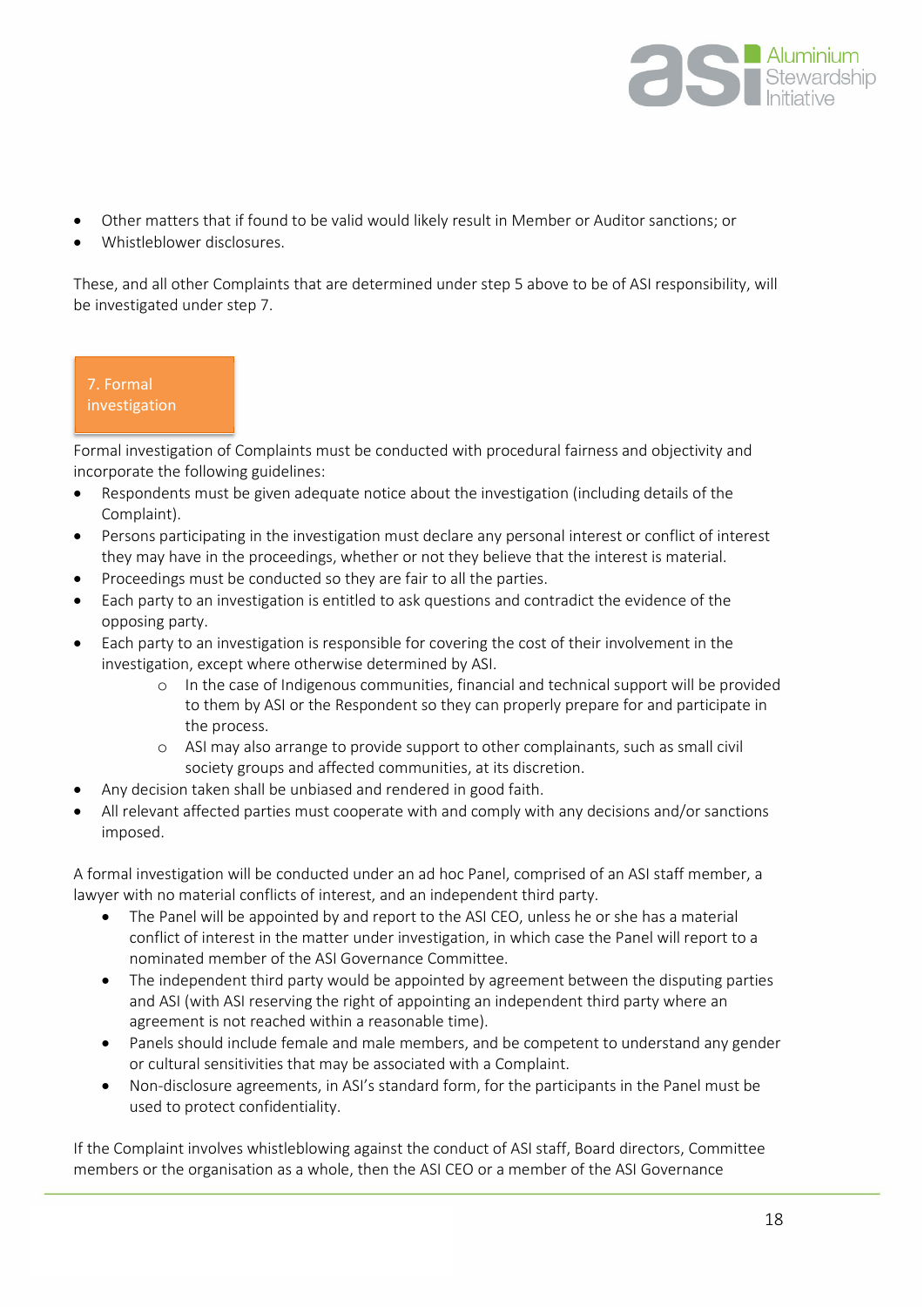

Committee (whichever does not have a material conflict of interest) will be responsible for the investigation and for deciding any actions to be undertaken.

- The responsible person may appoint an ad hoc Panel (excluding ASI staff or Committee members who have a personal interest or conflict of interest, whether or not material) to conduct the investigation and make determinations.
- The responsible person will also implement his/her or the Panel's decisions and monitor the performance of ASI and other relevant persons.

In conducting the investigation, a Panel may, as applicable:

- Request further information from the Respondent;
- Request further information from relevant Auditors;
- Accept submissions from Complainants and Respondents;
- Consider information from related Complaints and their investigations;
- Commission additional audits to obtain objective evidence.

On the basis of its investigation, the Panel will decide whether or not the Complaint has merit and make recommendations to ASI. Where the decision is that the Complaint has merit, the Panel must decide the appropriate action to be taken, which may include one or more of the following:

- ASI taking disciplinary proceedings against a Member, which may result in suspension or loss of ASI Membership
- ASI taking disciplinary proceedings against an Audit Firm or Auditor, which may result in suspension or withdrawal of ASI Accreditation
- Suspension or withdrawal of a Member's ASI Certification
- The Respondent taking specified corrective action
- The matter being flagged for the next scheduled audit
- The matter being flagged for review and action by the ASI Secretariat, ASI Governance Committee and/or Board, who may determine further action, or direct the ceasing of other action, to be taken
- A person taking such other action, or ceasing to take such other action, as the Panel sees fit.

Decisions made by the Panel must be promptly communicated in writing to ASI and to all relevant parties to the Complaint.

Targeted strategies may be needed to ensure that information during and after the investigation is accessible and effectively reaches all women, men, girls, boys and other vulnerable groups that may be connected to a Complaint, for example translations and/or visual information as appropriate. Where gender or cultural sensitivities are relevant to the Complaint, these must be taken into account in the investigation, communications and reporting.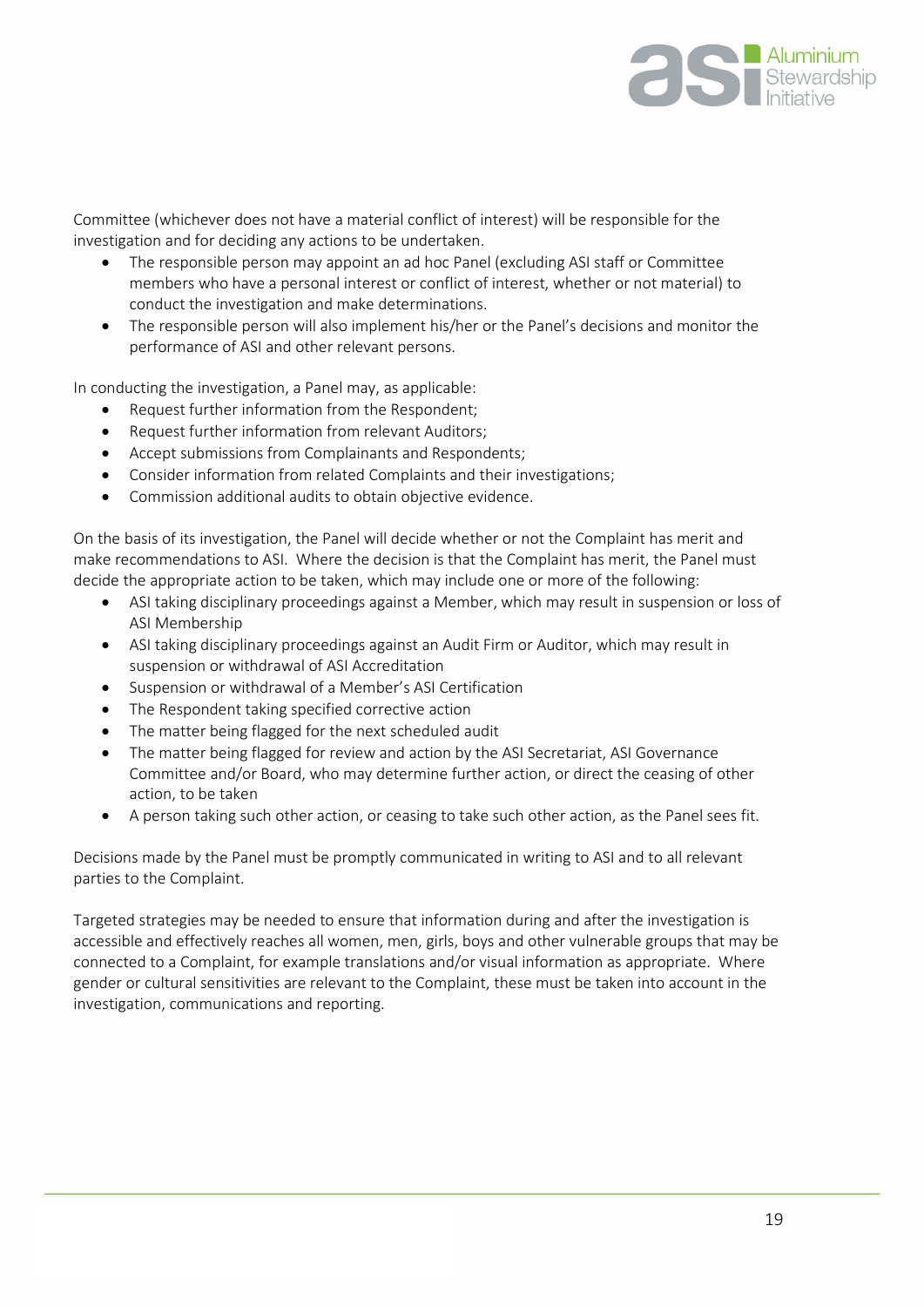

8. Corrective action, ASI sanctions

Subject to the right of a party to appeal under step 10 below, ASI will:

- Implement the decisions of the Panel (see section 7), and
- Monitor the performance of the Respondent and other relevant persons. Failure to perform may result in disciplinary proceedings.

Guidance for developing corrective action plans in respect of Members' conformance with ASI standards is available in the ASI Assurance Manual.



Where, following an investigation under step 7, the Panel decides that a Complaint does not have merit, ASI will formally notify the Complainant and the Respondent and of the investigation process and outcome.

Targeted strategies may be needed to ensure that this information effectively reaches all women, men, girls, boys and other vulnerable groups that may be connected to a Complaint, for example translations and/or visual information as appropriate. Where gender or cultural sensitivities are relevant to the Complaint, these must be taken into account in communications and reporting.

## 10. Appeal rights

Members and Auditors have the right to appeal any decision involving loss of ASI Membership, ASI Certification or ASI Auditor Accreditation within 3 months of the date notice of the relevant decision is given. Appeals of this nature are to be heard under the rules of arbitration of the Chartered Institute of Arbitrators in a relevant jurisdiction (to be decided by ASI), by an arbitrator appointed by its President. The sharing of costs of an appeal will depend on the outcome of an appeal, and will be determined by ASI, acting reasonably.

Other outcomes of the ASI Complaints Mechanism (including dismissal of a Complaint) can also be appealed within 3 months of the date notice of the relevant decision is given, but only where there has been:

- A failure to comply with the process laid out in this document; or
- Failure to consider significant evidence.

Such appeals will be heard via full reconsideration of the Complaint in a second formal investigation process under step 7 above, but under a different Panel. The sharing of costs of the reconsideration will depend on the outcome, and will be determined by ASI, acting reasonably.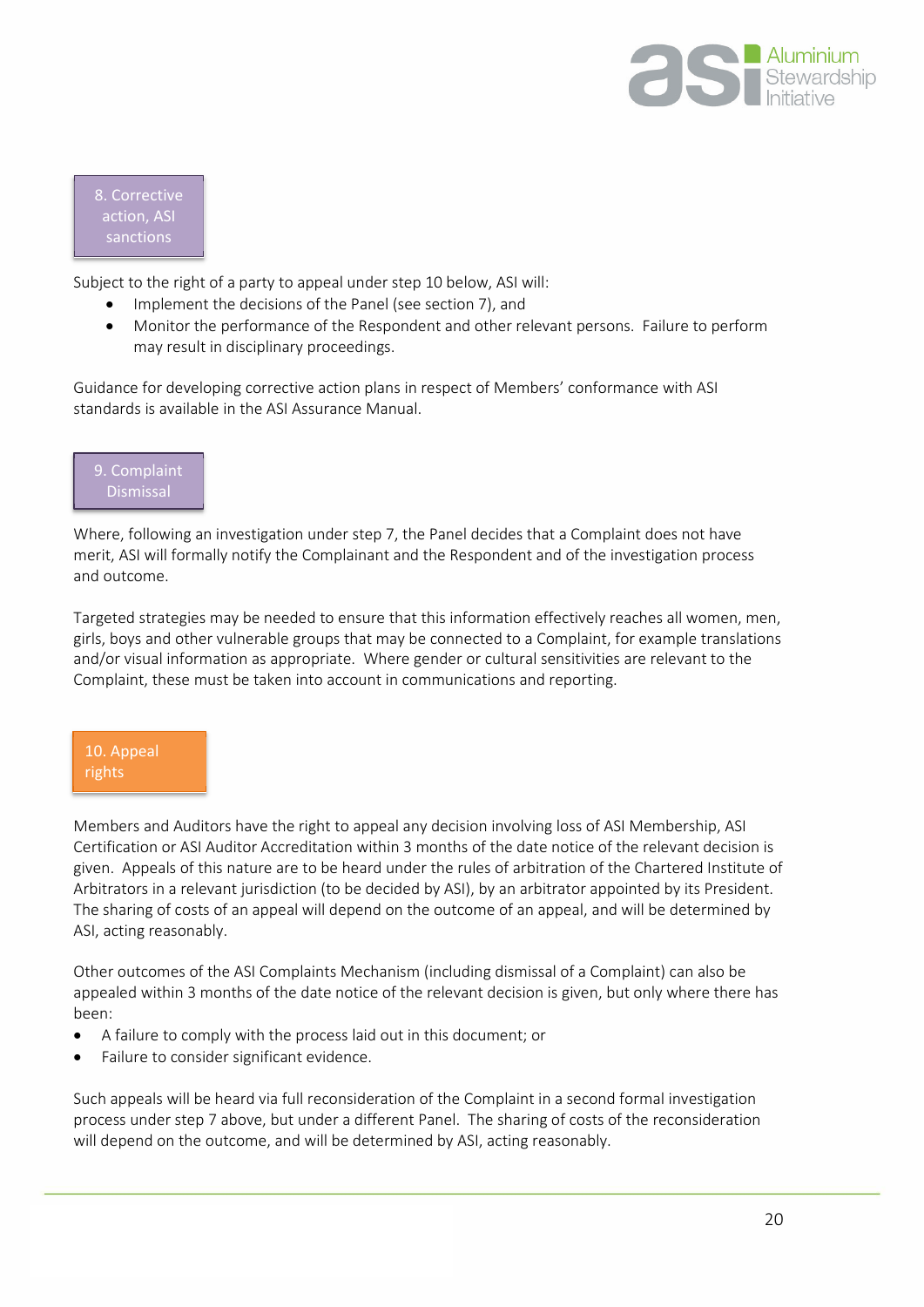

#### <span id="page-20-0"></span>10. Timeframes

Timeliness is an important goal for the ASI Complaints Mechanism, in order to more quickly achieve effective outcomes for all parties. The following guideline timeframes are proposed for the initial stages of administering Complaints submitted to ASI. In the interests of fairness and other appropriate circumstances, ASI reserves the right to extend the time periods allowed to each party in this process.

A reference to a working day is a reference to a day which is an ordinary business day in each of the cities in which ASI, the relevant Complainant and the relevant Respondent are located.

| Who                    | Action                                                                                                                                                                                                                                                                                                                                         | Timeframe                                                                                                               |
|------------------------|------------------------------------------------------------------------------------------------------------------------------------------------------------------------------------------------------------------------------------------------------------------------------------------------------------------------------------------------|-------------------------------------------------------------------------------------------------------------------------|
| ASI Complaints Officer | Receipt of Complaint acknowledged by                                                                                                                                                                                                                                                                                                           | Within 5 working                                                                                                        |
|                        | response in writing sent to Complainant.                                                                                                                                                                                                                                                                                                       | days of receipt of                                                                                                      |
| ASI Complaints Officer | Initial assessment of Complaint to determine<br>admissibility.<br>Complainant advised in writing either:<br>That the Complaint has been admitted<br>and the proposed method for resolving<br>the complaint; or<br>Why the Complaint is inadmissible; or<br>٠                                                                                   | the Complaint.<br>Within 20 working<br>days of receipt of<br>the Complaint.                                             |
|                        | What further information is required to<br>$\bullet$<br>enable an initial assessment of the<br>Complaint.                                                                                                                                                                                                                                      |                                                                                                                         |
| Complainant            | If further information is required, the<br>Complainant must submit it to ASI to enable<br>the Complaint to be taken forward.                                                                                                                                                                                                                   | Within 15 working<br>days of receipt of<br>the Complaint, or<br>longer as agreed<br>between ASI and<br>the Complainant. |
| ASI Complaints Officer | Once a Complaint is admitted, ASI must<br>inform the Respondent of the Complaint and<br>seek an initial response to the allegation(s).                                                                                                                                                                                                         | Within 5 working<br>days of admission<br>of the Complaint.                                                              |
| Respondent             | The Respondent must provide a written<br>response to ASI, including any specific<br>attempts at resolution the Respondent may<br>wish to put forward at this point. Where the<br>Complaint is to be progressed through<br>dialogue or the Respondent's own internal<br>complaints processes, ASI must be advised of<br>process and timeframes. | Within 20 working<br>days of the<br>Respondent being<br>given notice of the<br>Complaint.                               |
| ASI Complaints Officer | The Respondent's reply will determine next<br>steps. If the Respondent:<br>Proposes to address the Complaint via<br>dialogue and/or internal processes, ASI<br>will monitor progress.                                                                                                                                                          | Within 20 working<br>days of ASI<br>forming the<br>opinion that the<br>Complaint is a                                   |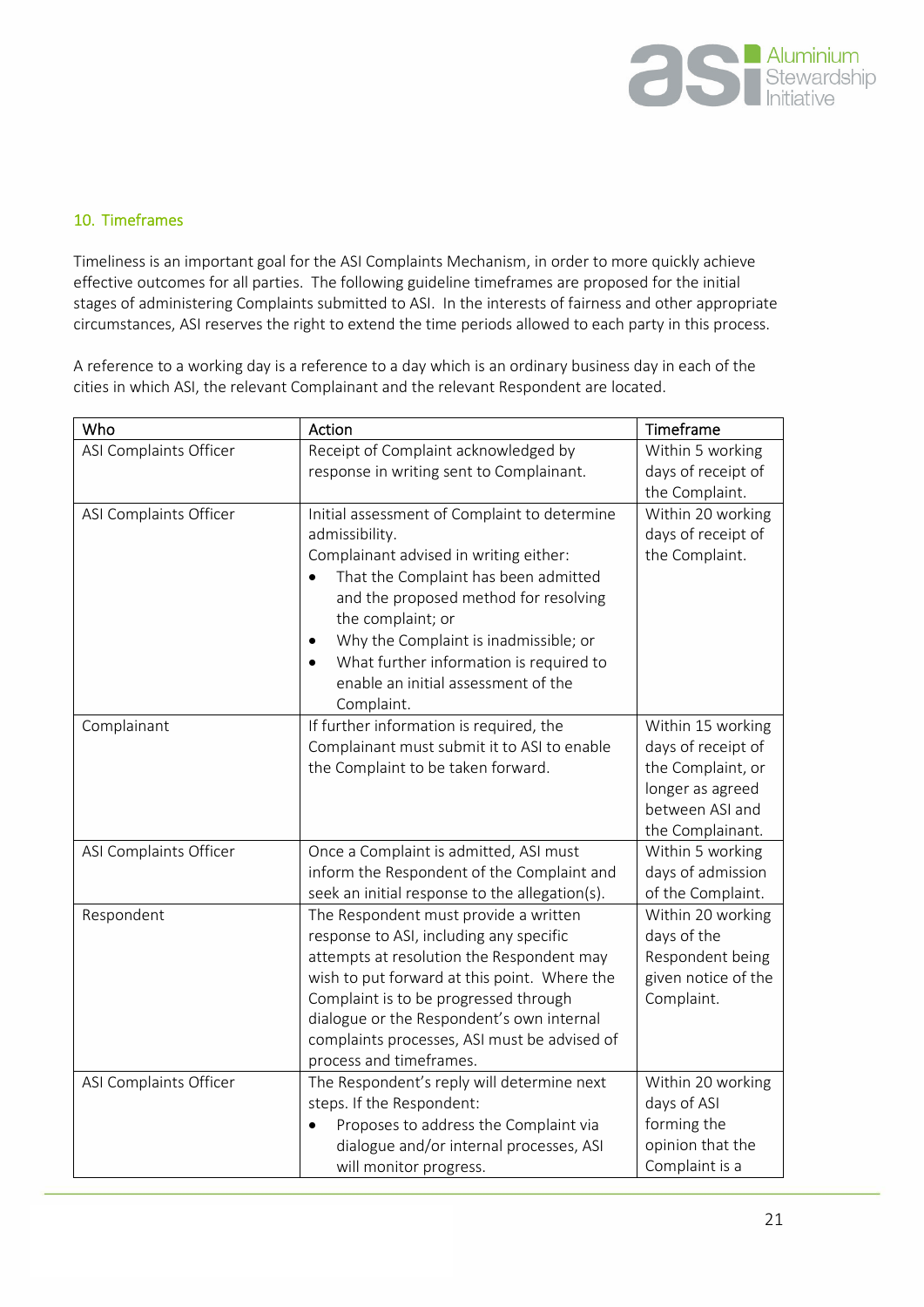

| Denies the allegations and/or<br>responsibility for the Complaint, ASI will<br>progress the Complaint through the<br>flowchart process.<br>Does not respond within required 20<br>working days, a reminder shall be sent. If<br>no response, ASI will seek to resolve the<br>Complaint via the flowchart process.<br>Where the Complaint has not been resolved<br>and ASI has formed the opinion that the<br>Complaint is a matter of ASI responsibility,<br>both Complainant and Respondent must be | matter of ASI<br>responsibility. |
|------------------------------------------------------------------------------------------------------------------------------------------------------------------------------------------------------------------------------------------------------------------------------------------------------------------------------------------------------------------------------------------------------------------------------------------------------------------------------------------------------|----------------------------------|
| notified of this in writing.                                                                                                                                                                                                                                                                                                                                                                                                                                                                         |                                  |

*Table 5 - Timeframes* 

### <span id="page-21-0"></span>11. Record-keeping

Record results and monitor actions

Records will be maintained for all Complaints received, their progress through the ASI Complaints process, and monitoring of decisions, determinations and actions will be documented in a Complaints Register established for this purpose. Records will include:

- Telephone and email inquiries;
- Submitted Complaints forms and supporting evidence;
- Determinations of admissibility of a Complaint;
- Processes to support investigation and appeals;
- Outcomes of the Complaints process;
- Progress on corrective actions;
- Processes for disciplinary proceedings;
- Non-disclosure agreements.

### <span id="page-21-1"></span>12. Reporting and Continuous Learning

Complainants will be informed of the outcome of their Complaint, regardless of whether it is a formal investigation or resulting from dialogue between the parties.

Reporting on the ASI Complaints Mechanism will include some or all of the following:

- Regular summary report to the ASI Board, including an analysis of any trends and issues and, where appropriate, recommendations from the ASI Complaints Officer, a Panel or the Indigenous Peoples Advisory Forum for addressing these.
- External reporting on Complaints via the ASI [website \(https://alu](https://aluminium-stewardship.org/asi-certification/asi-complaints-mechanism/)minium-stewardship.org/asicertification/asi-complaints-mechanism/) and other communication channels as appropriate. Anonymity of Complainants will be respected where requested or appropriate.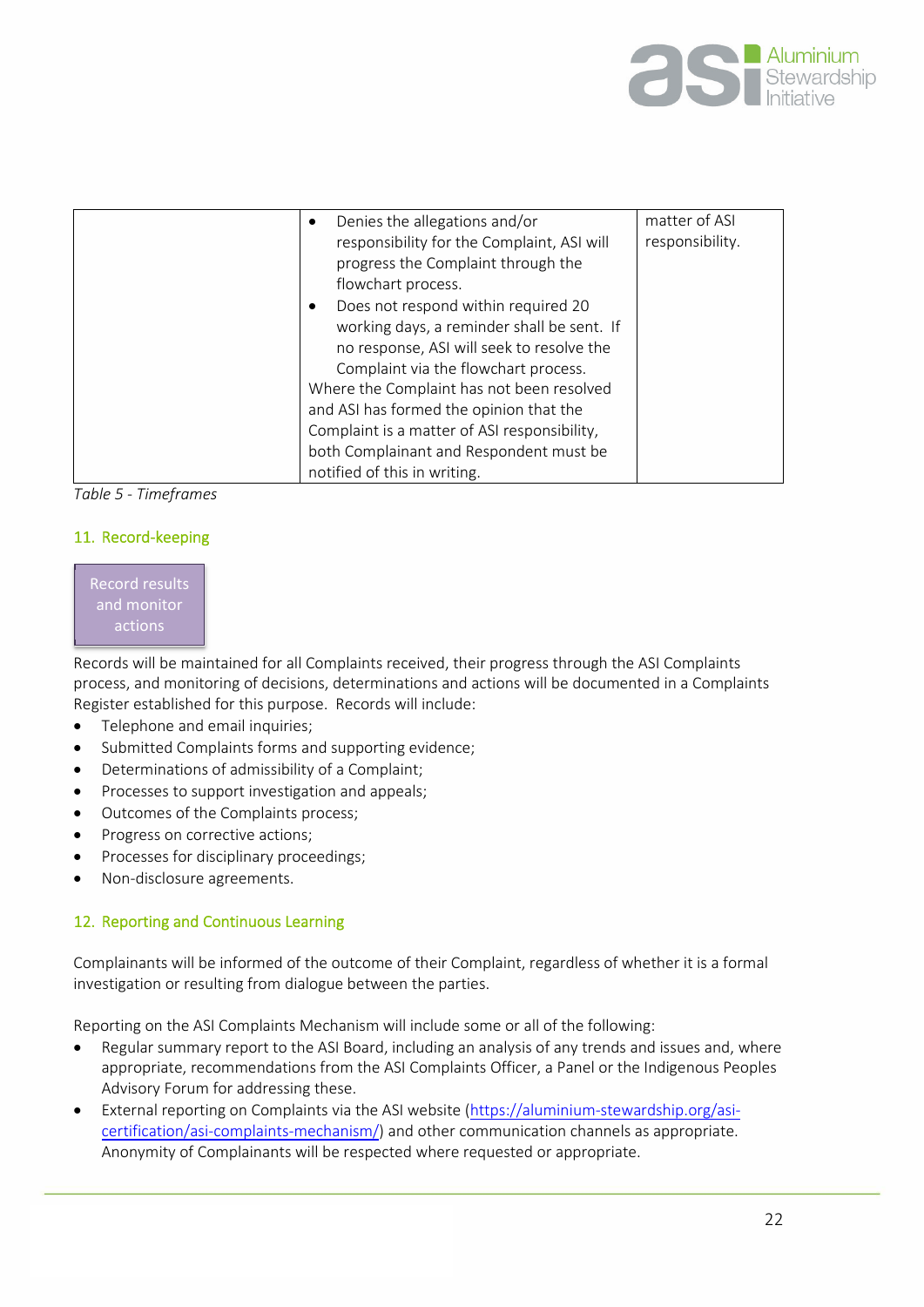

 Where agreed by the parties, tracking of Complaints under investigation on the ASI website, including a summary of the issue(s), the steps and processes underway/used to resolve the Complaint, and the outcome(s) reached.

Cumulative learning from tracking and reporting under the ASI Complaints Mechanism will also be regularly reviewed. Collecting and analysing data on access, including by gender and region, can help identify potential challenges for access and/or effective outcomes. Regular reviews will be used to identify systemic changes that may be needed in the ASI Complaints Mechanism, in ASI normative documents, and ASI policies and procedures. In this way, the ASI Complaints Mechanism can also function as a source or organisational learning.

## <span id="page-22-0"></span>13. References

Australian Securities and Investment Commission (ASIC), Regulatory Guide 270 – Whistleblower Policies, November 2019. https://a[sic.gov.au/media/5702691/rg270-published-13-november-2019-20200727.pdf](https://asic.gov.au/media/5702691/rg270-published-13-november-2019-20200727.pdf) 

John F. Kennedy School of Government, Harvard University, Rights-Compatible Grievance Mechanisms, Corporate Social Responsibility Initiative Working Paper No. 41, 2008. [http://www.hks.harvard.edu/m-rcbg/CSRI/publications/Work](http://www.hks.harvard.edu/m-rcbg/CSRI/publications/Workingpaper_41_Rights-Compatible Grievance Mechanisms_May2008FNL.pdf)ingpaper\_41\_Rights-Compatible%20Grievance%20Mechanisms\_May2008FNL.pdf

Mark Wielga and James Harrison, *Assessing the Effectiveness of Non-State-Based Grievance Mechanisms in Providing Access to Remedy for Rightsholders: A Case Study of the Roundtable on Sustainable Palm Oil*, Business and Human Rights Journal, (2021), pp. 1–26

Responsible Jewellery Council, RJC Complaints Mechanism, 2012. [http://www.responsiblejewellery.com/files/T007\\_2012\\_RJC\\_Complaints\\_Mechanism.pdf](http://www.responsiblejewellery.com/files/T007_2012_RJC_Complaints_Mechanism.pdf)

Transparency International, International Principles for Whistleblower Legislation, 2013. [http:/](http://www.transparency.org/whatwedo/publication/international_principles_for_whistleblower_legislation)/www.transparency.org/whatwedo/publication/international principles for whistleblower legisl ation

UN Guiding Principles on Business and Human Rights, 2011. [http://www.ohchr.org/Documents/Publications/GuidingPrinciplesBusinessHR\\_EN.pdf](http://www.ohchr.org/Documents/Publications/GuidingPrinciplesBusinessHR_EN.pdf)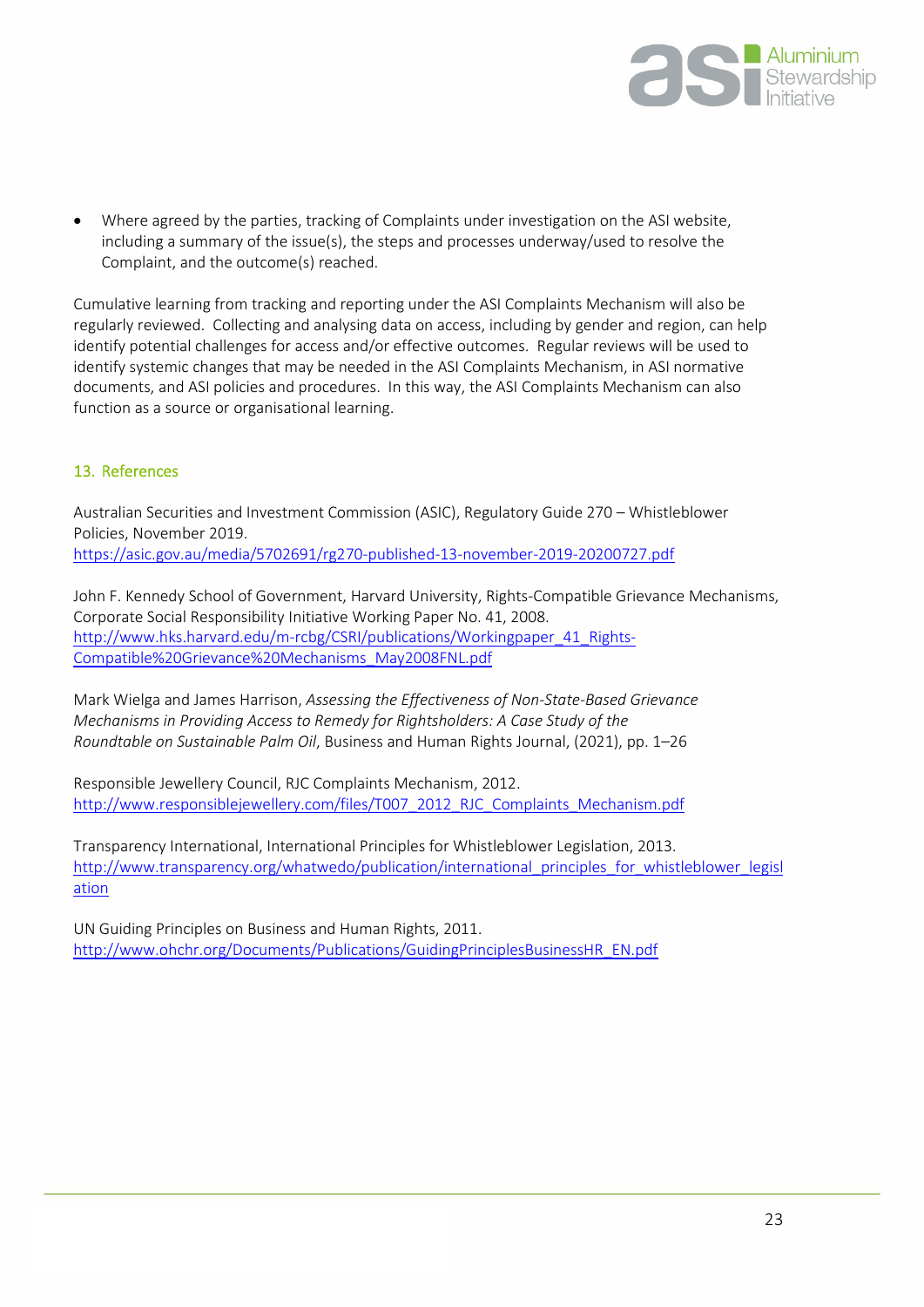

#### <span id="page-23-0"></span>Appendix 1 - ASI Complaints Form

#### Submitting a Complaint

To submit a Complaint, please fill out this form and send it by post or email to:

| Post:      | ASI Complaints Officer                 |
|------------|----------------------------------------|
|            | Aluminium Stewardship Initiative Ltd   |
|            | PO Box 4061                            |
|            | Balwyn East VIC 3103                   |
|            | <b>AUSTRALIA</b>                       |
| Email:     | complaints@aluminium-stewardship.org   |
| Telephone: | +61 3 9857 8008 (only for information) |

#### Responsibilities of parties

Complaints will be dealt with in accordance with the ASI Complaints Mechanism.

#### Admissibility

Complaint admissibility is determined by ASI on a case by case basis, but the general nature of the complaint must fall within at least 1 of the following categories:

- **Certification status of a Member:**
- Accreditation status of an Auditor;
- Conduct of Members or Auditors during ASI audits;
- Conduct of ASI during Auditor accreditation:
- Conduct of ASI with regards to its governance and policies;
- **Conduct of individuals involved in ASI management or governance (e.g. Board or** Committee members);
- **Whistleblower disclosures:**
- Any other matter, the resolution of which, ASI considers is a matter that ASI should become involved in.

The following types of complaints fall outside the scope of the ASI Complaints Mechanism and are not admissible even if they fall within 1 of the categories listed above:

- Complaints concerning private disputes that do not explicitly relate to ASI Certification and/or Accreditation status.
- Complaints that are trivial, vexatious or appear to have been generated or are being pursued primarily to gain competitive advantage.
- Complaints that are merely based on hearsay (save for exceptional circumstances).
- **Complaints that only recommend changes to ASI's published standards, scope or** procedures. Concerns of this nature will be recorded as input to the next scheduled review of the relevant ASI documents.
- Anonymous complaints, unless they relate to a whistleblowing situation.
- Any whistleblowing complaints that relate to:
	- an interpersonal conflict between the discloser and another employee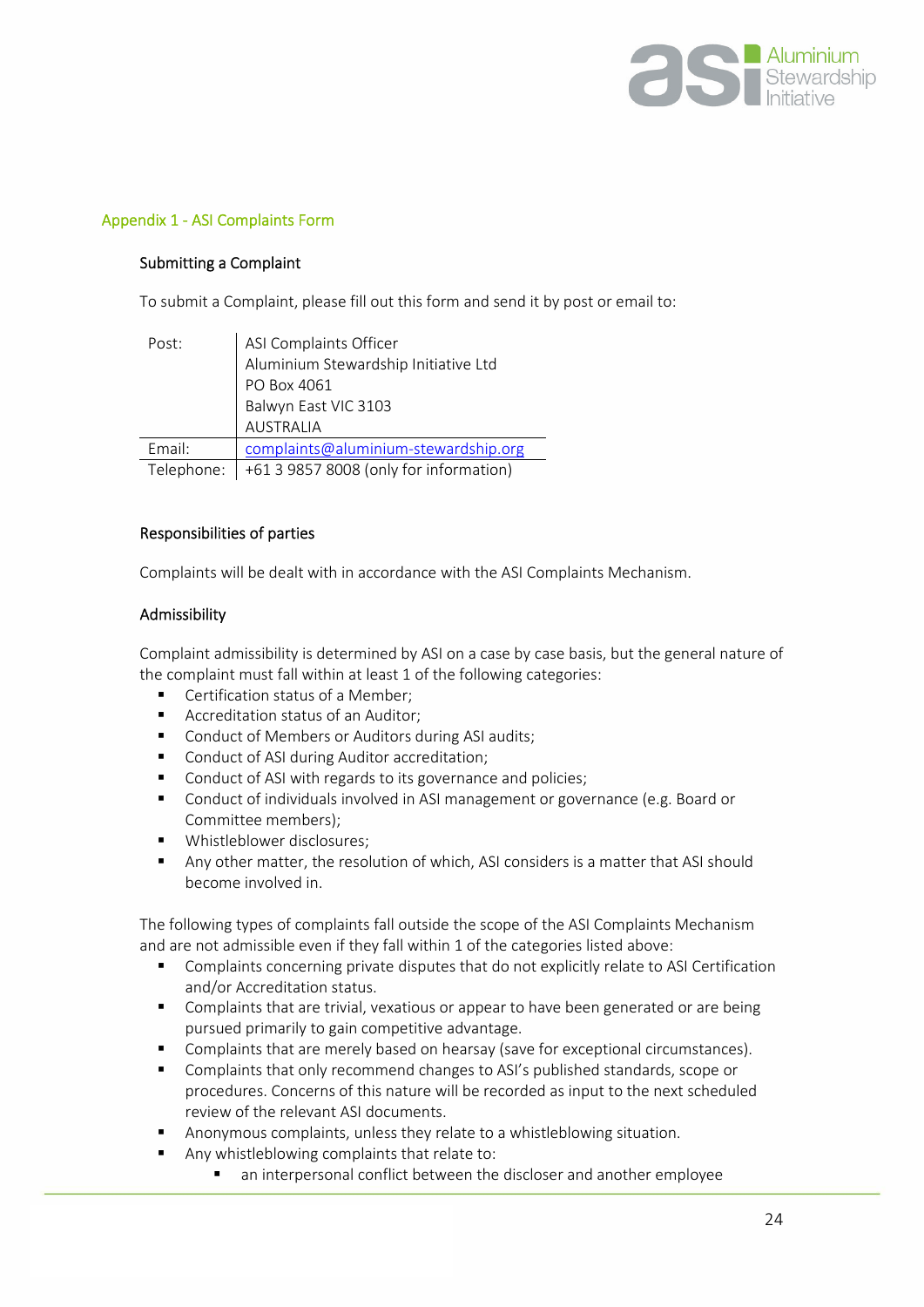

- a decision that does not involve a breach of workplace laws
- a decision about the engagement, transfer or promotion of the discloser
- a decision about the terms and conditions of engagement of the discloser, or
- a decision to suspend or terminate the engagement of the discloser, or otherwise to discipline the discloser.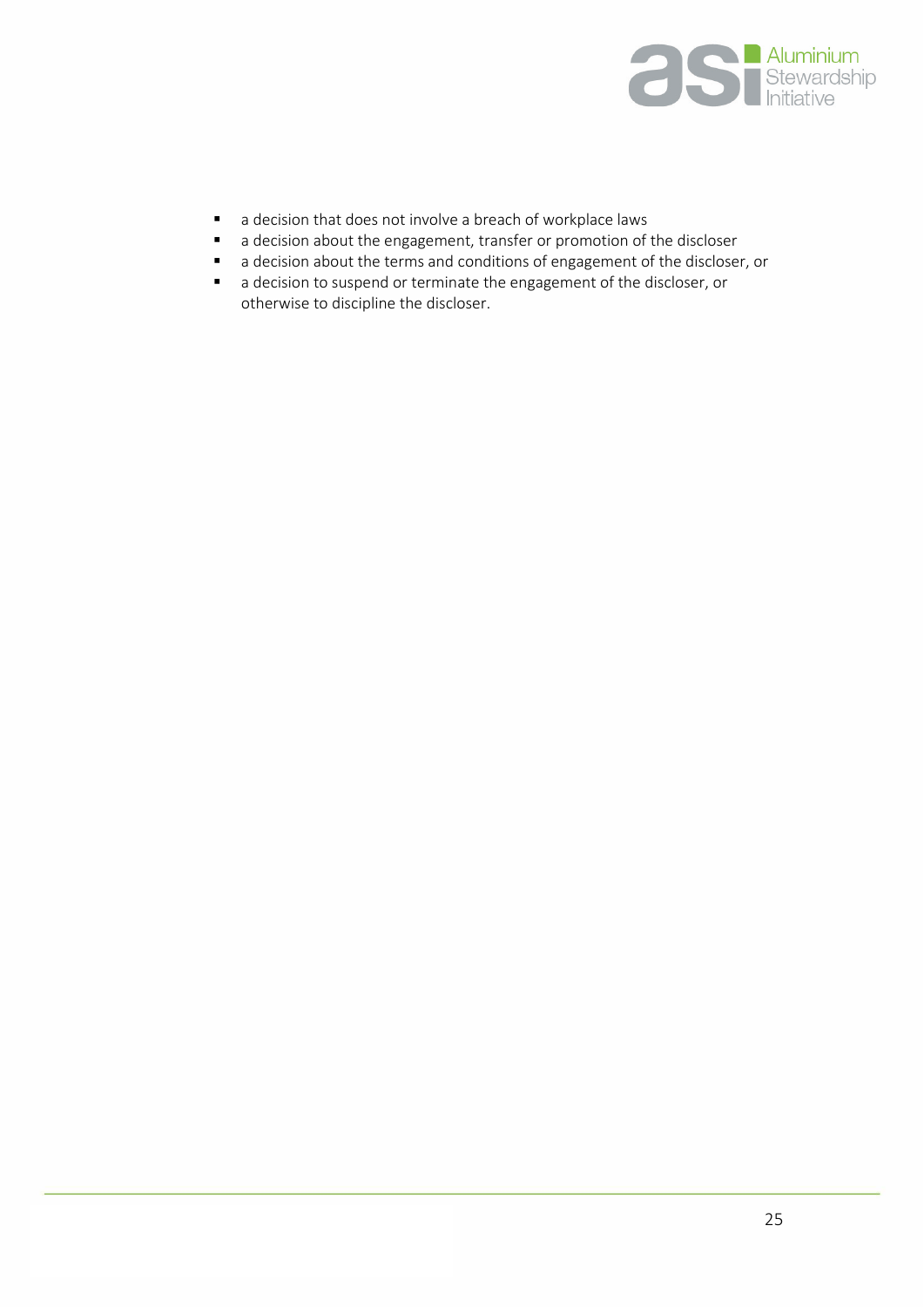

### ASI Complaint Details – please complete below or include the information in your own submission

### 1. Identification of Parties

| Parties                                |  |  |
|----------------------------------------|--|--|
| Complainant                            |  |  |
| (the person or organisation            |  |  |
| raising the Complaint)                 |  |  |
| Respondent                             |  |  |
| (the party who is the subject of       |  |  |
| the Complaint)                         |  |  |
| ASI Member and/or Facility to          |  |  |
| which this Complaint relates           |  |  |
| (if applicable)                        |  |  |
| Name of Auditor/s to which this        |  |  |
| Complaint relates                      |  |  |
| (if applicable)                        |  |  |
| <b>Contact details for Complainant</b> |  |  |
| Organisation(s)                        |  |  |
|                                        |  |  |
| Contact person                         |  |  |
|                                        |  |  |
| Position/role                          |  |  |
| Address                                |  |  |
|                                        |  |  |
|                                        |  |  |
| Phone Number                           |  |  |
| (including country code)               |  |  |
| Fax Number                             |  |  |
| (including country code)               |  |  |
| Email address                          |  |  |
|                                        |  |  |
| Complainant's credentials              |  |  |
| Please state your interest in the      |  |  |
| Member, Auditor, and/or other          |  |  |
| subject matter of the Complaint.       |  |  |
|                                        |  |  |

The person signing below warrants that they have authority to make this submission on behalf of the above named organisation.

Signed: \_\_\_\_\_\_\_\_\_\_\_\_\_\_\_\_\_\_\_\_\_\_

Dated: \_\_\_\_\_\_\_\_\_\_\_\_\_\_\_\_\_\_\_\_\_\_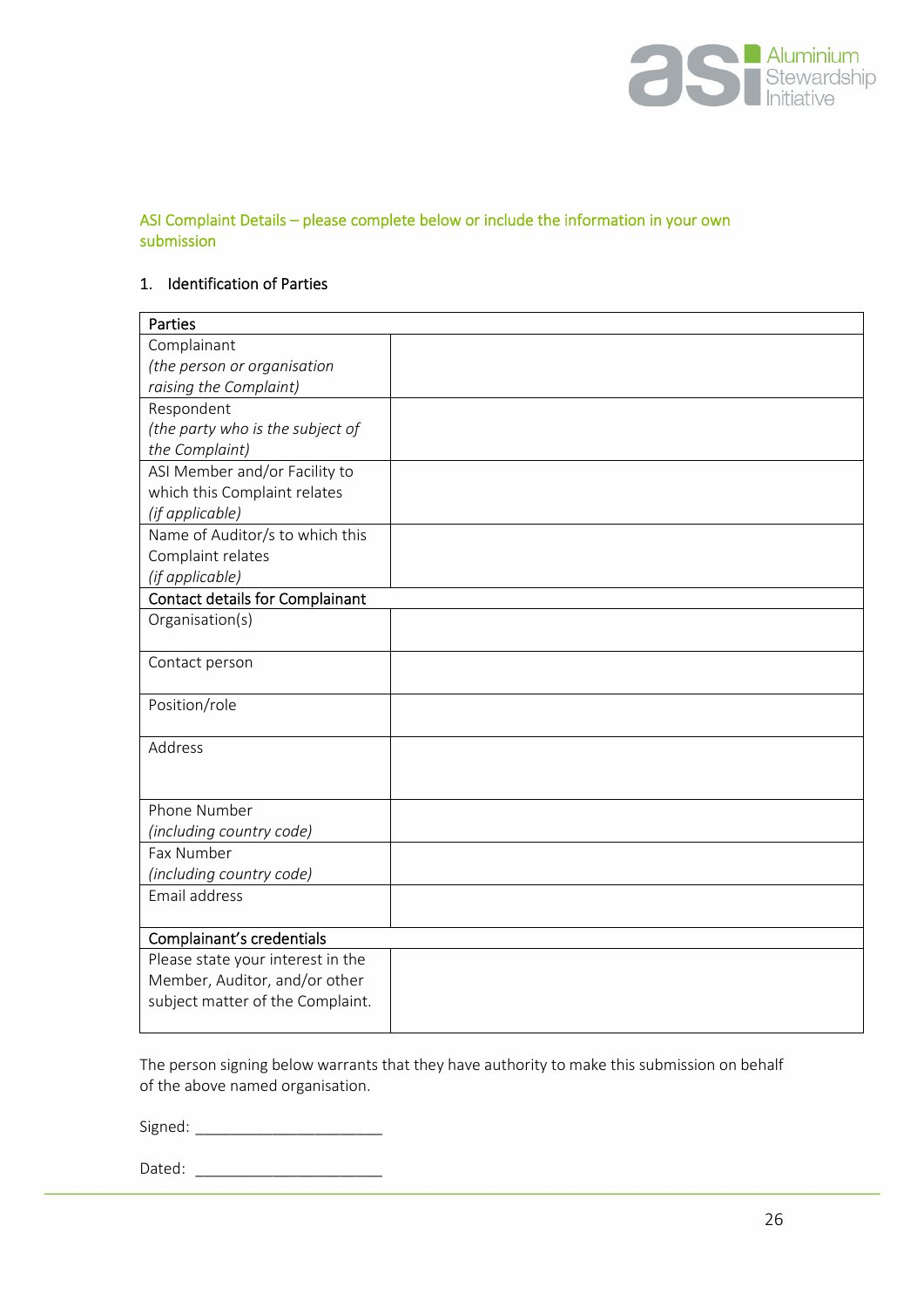

## 2. Background information

It may help you to formulate your Complaint if you are familiar with the requirements of ASI Certification. For information on:

| Issue                              | See Document(s)                                             |
|------------------------------------|-------------------------------------------------------------|
| Certification status of a Member   | ASI Assurance Manual<br>$\bullet$                           |
|                                    | ASI Performance Standard<br>$\bullet$                       |
|                                    | ASI Chain of Custody Standard                               |
| Accreditation status of an Auditor | ASI Auditor Accreditation Process and Criteria<br>$\bullet$ |
| <b>Conduct of Audits</b>           | ASI Assurance Manual<br>$\bullet$                           |
| ASI Governance and policies        | ASI Constitution                                            |
|                                    | Policies<br>$\bullet$                                       |

These documents are available on the ASI website: [www.aluminium-stewardship.org](http://www.aluminium-stewardship.org/) or please contact [complaints@aluminium-stewardship.org](mailto:complaints@aluminium-stewardship.org) for a copy to be emailed to you.

#### 3. Complaint

#### a) Focus of Complaint (please mark box/es as appropriate):

- $\Box$  Certification status of a Member;
- $\Box$  Accreditation status of an Auditor;
- $\Box$  Conduct of a Member during an ASI audit;
- $\Box$  Conduct of an Auditor during an ASI audit;
- $\Box$  Conduct of ASI during Auditor accreditation;
- $\Box$  Conduct of ASI with regard to its governance and/or policies;
- $\Box$  Conduct of individual(s) involved in ASI governance;
- ☐ Whistleblower disclosure;
- □ Other

## b) Have you sought to resolve the matter directly with the Respondent? (If yes, please provide details).

### c) What remedy is being sought in your Complaint?